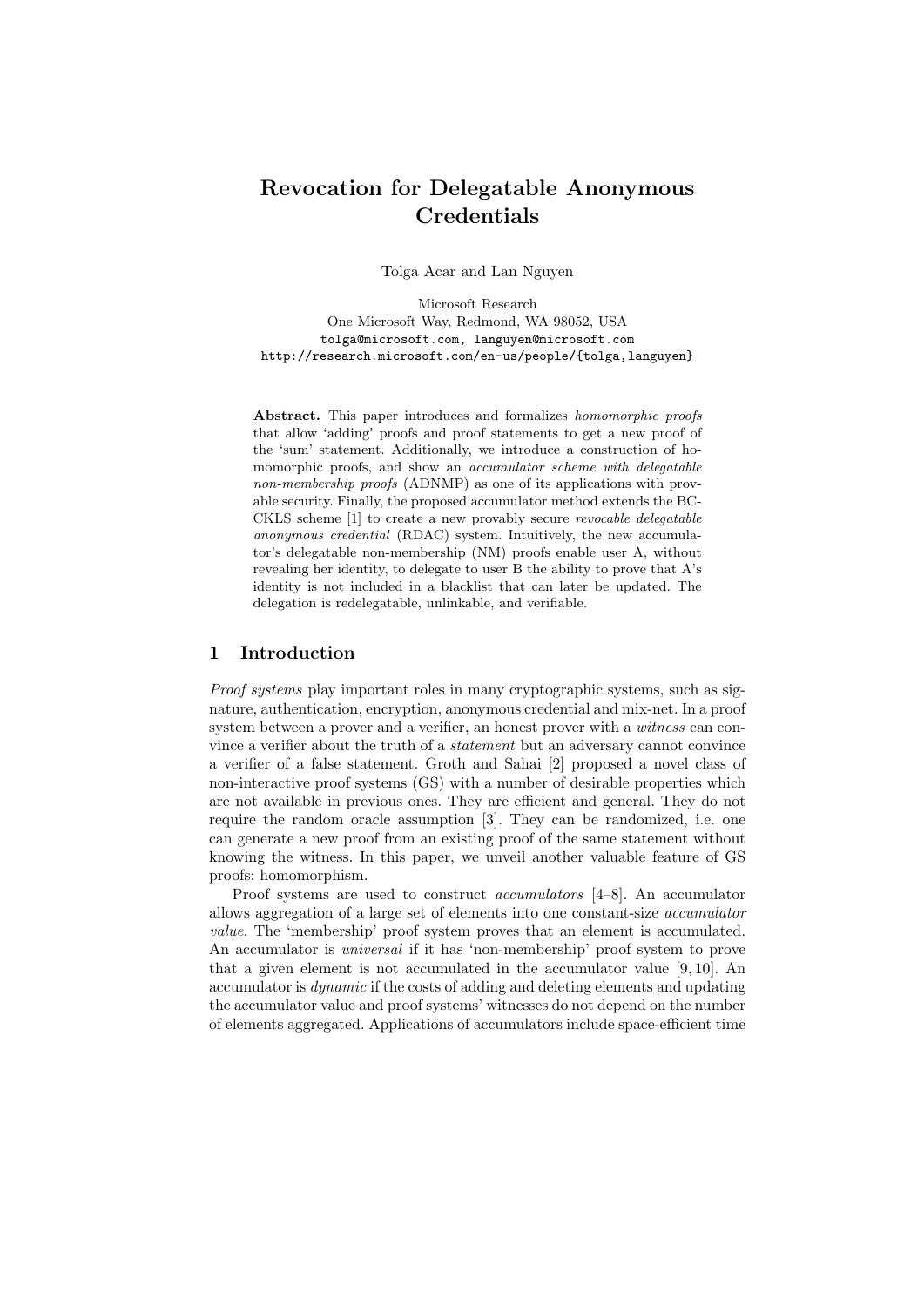stamping, ad-hoc anonymous authentication, ring signatures, ID-Based systems, and membership *revocation* for identity escrow, group signatures and *anonymous* credentials [6].

In anonymous credential systems, a user can prove some credentials without revealing any other private information such as her identity. There have been several proposals [11, 12, 1]; applications such as in direct anonymous attestation (DAA) [13] and anonymous electronic identity (eID) token [14, 15]; and implementations such as U-prove [15], Idemix [14] and java cards [16]. An anonymous credential system is delegatable [1] if its credential can be delegated from one user to another user so that a user can anonymously prove a credential which is delegated some levels away from the original issuer. Delegation is important for efficient credential management in organizations, as a person typically delegates certain authorities to colleagues to execute tasks on her behalf. Revocation is indispensable in credential systems in practice, as dispute, compromise, abuse, mistake, identity change, hacking and insecurity can make any credential become invalid before its expiration. The anonymity and delegation properties make revocation more challenging: the user must prove anonymously that her whole credential chain is not revoked. The primary revocation methods are based on accumulators [17, 10], offering a constant cost for an unrevoked proof. However, the current schemes do not work for delegated anonymous credentials.

Contributions. We present three contributions in this paper, incrementally building on each other:  $(i)$  formal definition of homomorphic proofs and a construction based on GS proofs,  $(ii)$  dynamic universal accumulators with delegatable non-membership proof (ADNMP), and  $(iii)$  a revocable delegatable anonymous credential system (RDAC).

We first introduce and formally define the new notion of homomorphic proofs, which means there is an operation that 'adds' proofs, their statements and witnesses to produce a new proof of the 'sum' statement and the 'sum' witness. We present and prove a construction for homomorphic proofs from GS proofs [2]. The general nature of GS proofs partly explains the reason behind its numerous applications: group signatures, ring signatures, mix-nets, anonymous credentials, and oblivious transfers. Our homomorphic construction uses the most general form of GS proofs to maximize the range of possible applications.

Homomorphic proofs can be applied to homomorphic signatures [18], homomorphic authentication [19], that found applications in provable cloud storage [19], network coding [20, 21], digital photography [22] and undeniable signatures [23]. Another possible application area is homomorphic encryption and commitment schemes that are used in mix-nets [24], voting [25], anonymous credentials [1] and other multi-party computation systems. Gentry's recent results on fully homomorphic encryption [26] allow computing any generic function of encrypted data without decryption and can be applied to cloud computing and searchable encryption.

Section 3.3 compares this work to the DHLW homomorphic NIZK (Non Interactive Zero Knowledge) recently proposed in [27]. While the DHLW scheme takes the traditional homomorphism approach, we employ Abelian groups and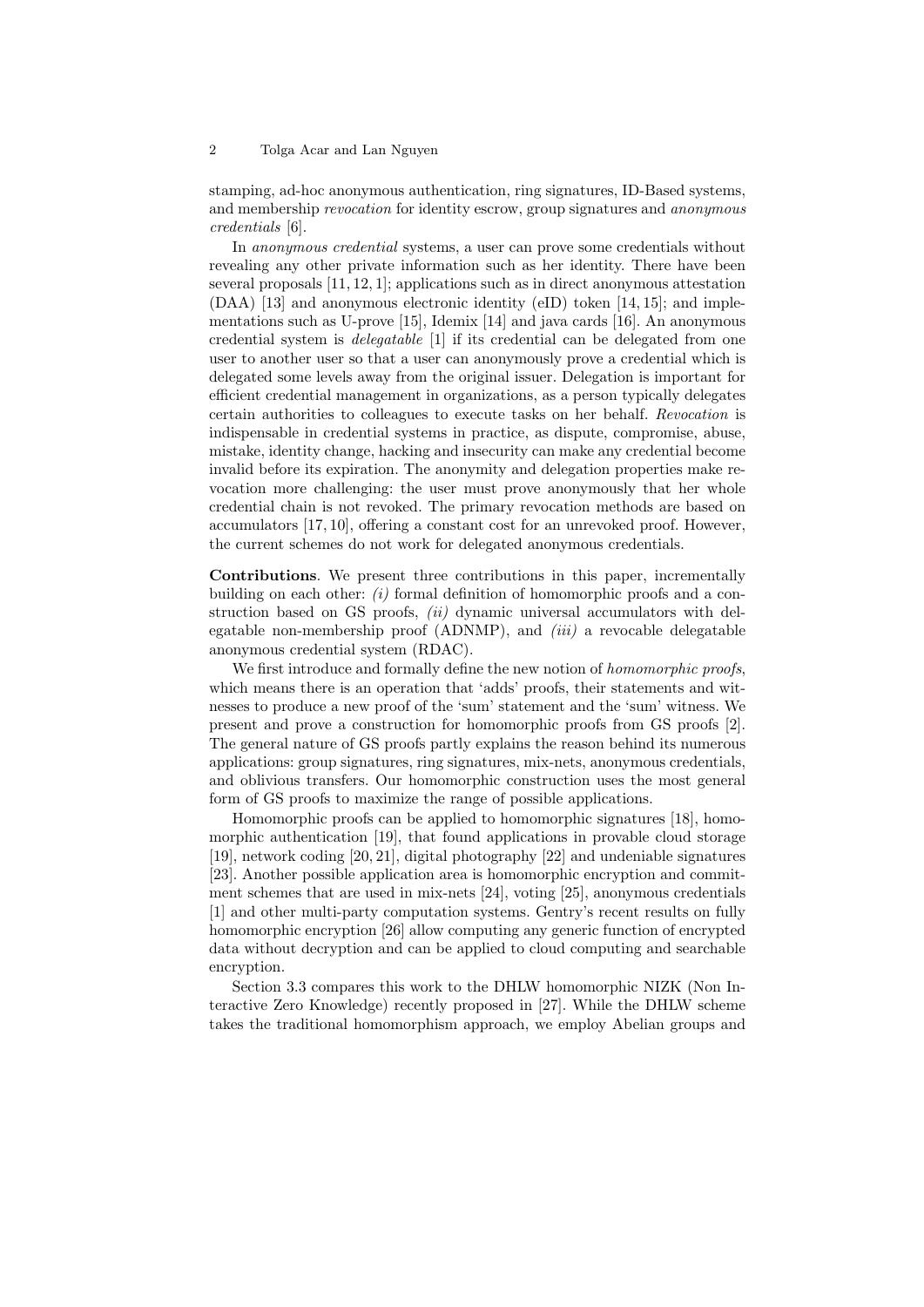introduce a more general definition where proof systems satisfying the DHLW definition are a subset of the new proof systems. We note that DHLW's homomorphic NIZK definition and construction do not cover the new homomorphic proofs to build ADNMP and RDAC. From an application point of view, DHLW homomorphic NIZK targets leakage-resilient cryptography, and the new homomorphic proofs target accumulators and revocation.

Secondly, we introduce and build an accumulator with delegatable non-membership proof (ADNMP) scheme based on homomorphic proofs. We define security requirements for ADNMP, and give security proofs for the ADNMP scheme. The constructions in the SXDH (Symmetric External Diffie Hellman) or SDLIN (Symmetric Decisional Linear) instantiations of GS proofs allow the use of the most efficient curves for pairings in the new accumulator scheme [28].

To our knowledge, this is the first accumulator with a delegatable non-membership proof. Previously, there were only two accumulators with non-membership proofs, i.e. universal accumulators LLX [9] and ATSM [10]; both are not delegatable. Delegability allows us to construct delegatable revocation for delegatable anonymous credentials. Our accumulator uses GS proofs without random oracles where LLX and ATSM rely on the random oracle assumption for non-interactive proofs. LLX is based on the Strong RSA assumption and defined in composite-order groups, and ATSM is based on the Strong DH assumption and defined in prime-order bilinear pairing groups. Our scheme is also built in prime-order bilinear pairing groups that require storage much smaller than RSA composite-order groups. The new non-membership prover requires no pairing compared to ATSM's four pairings.

The main challenge in blacklisting delegatable anonymous credentials that can further be delegated is to create accumulators satisfying the following requirements. First, user A, without revealing private information, can delegate the ability to prove that her identity is not accumulated in any blacklist to user B so that such proofs generated by A and B are indistinguishable and the blacklist may change anytime. Second, the delegation must be unlinkable, i.e. it must be hard to tell if two such delegations come from the same delegator A. Third, user B is able to redelegate the ability to prove that A's credential is not blacklisted to user C, such that the information C obtains from the redelegation is indistinguishable from the information one obtains from A's delegation. Finally, any delegation information must be verifiable for correctness. The new ADNMP scheme satisfies these requirements.

By employing the ADNMP approach, our final contribution is to create the first delegatable anonymous credential system with delegatable revocation capability; an RDAC system. Traditionally, blacklisting of anonymous credentials relies on accumulators [8]. The identities of revoked credentials are accumulated in a blacklist, and verification of the accumulator's NM proof determines the credential's revocation status. A natural rule in a revoked delegatable credential, that our scheme also follows, is to consider all delegated descendants of the credential revoked. Applying that rule to delegatable anonymous credentials, a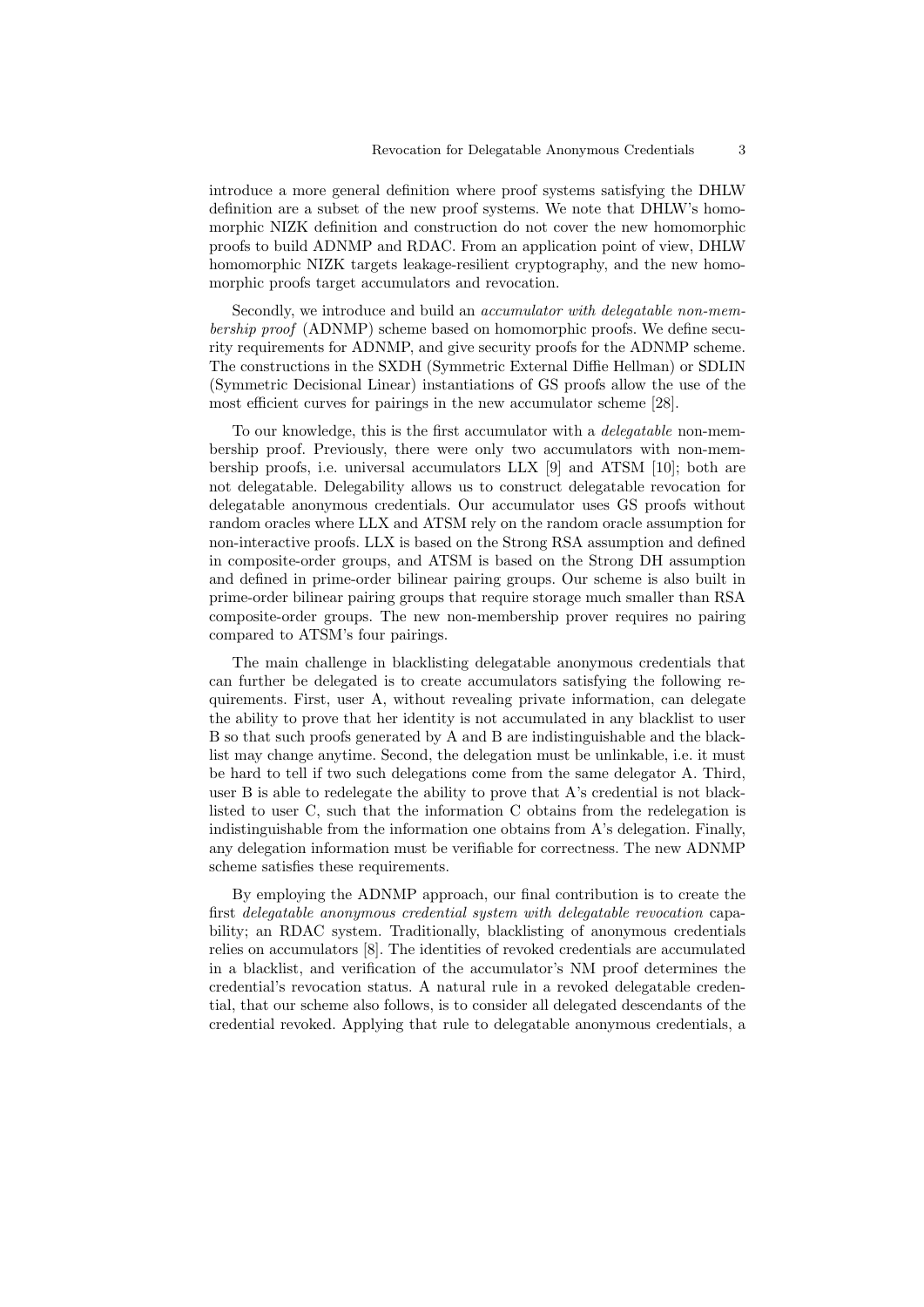user must anonymously prove that all ancestor credentials are not revoked, even when the blacklist changes.

Homomorphic proofs bring delegability of proofs to another level. A proof's statement often consists of commitments of variables (witnesses) and conditions. Randomizable and malleable proofs introduced in [1] allows generation of a new proof and randomization of the statement's commitments without knowing the witness, but the statement's conditions always stay the same. Homomorphic proofs allow generating a new proof for a new statement containing new conditions, without any witness. A user can delegate her proving capability to another user by revealing some homomorphic proofs. A linear combination of these proofs and their statements allows the delegatee to generate new proofs for other statements with different conditions (e.g., an updated blacklist in ADNMP). In short, the BCCKLS paper [1] deals with delegating proofs of the same statements' conditions, whereas this paper deals with delegating proofs of changing statements' conditions.

# 2 Background

Tech Report [29] provides more details of existing cryptographic primitives: Bilinear Map Modules, R-module, Bilinear pairings, SXDH, Composable zeroknowledge (ZK), Randomizing proofs and commitments, Partial extractability, Accumulator, and Delegatable anonymous credentials.

NOTATION. PPT stands for Probabilistic Polynomial Time; CRS for Common Reference String; Pr for Probability; NM for non-membership; ADNMP for Accumulator with Delegatable NM Proofs; RDAC for Revocable Delegatable Anonymous Credential; and  $\leftarrow$  for random output. For a group  $\mathbb{G}$  with identity O, let  $\mathbb{G}^* := \mathbb{G} \setminus \{ \mathcal{O} \}.$  Ma $t_{m \times n}(\mathcal{R})$  is the set of matrices with size  $m \times n$  in  $\mathcal{R}$ . For a matrix  $\Gamma$ ,  $\Gamma[i, j]$  is the value in  $i^{th}$  row and  $j^{th}$  column. A vector  $\vec{z}$  of l elements can be viewed as a matrix of l rows and 1 column. For a vector  $\vec{z}$ ,  $z[i]$  is the i<sup>th</sup> element. For a function  $\nu : \mathbb{Z} \to \mathbb{R}$ ,  $\nu$  is negligible if  $|\nu(k)| < k^{-\alpha}$ ,  $\forall \alpha > 0$ ,  $\forall k > k_0, \exists k_0 \in \mathbb{Z}^+, k \in \mathbb{Z}.$ 

PROOF SYSTEM. Let **R** be an efficiently computable relation of  $(Para, Sta,$ Wit) with setup parameters  $Para$ , a statement  $Sta$ , and a witness Wit. A noninteractive proof system for R consists of 3 PPT algorithms: a Setup, a prover Prove, and a verifier Verify. A non-interactive proof system (Setup, Prove, Verify) must be complete and sound. Completeness means that for every PPT adversary  $\mathcal{A}, |\Pr[Para \leftarrow \mathsf{Setup}(1^k); (Sta, Wit) \leftarrow \mathcal{A}(Para); Proof \leftarrow \mathsf{Prove}(Para, Sta, Wit)$ : Verify( $Para, Sta, Proof$ ) = 1 if ( $Para, Sta, Wit$ ) ∈ R|-1| is negligible. Soundness means that for every PPT adversary  $\mathcal{A}$ ,  $|\Pr[Para \leftarrow \mathsf{Setup}(1^k); (Sta, Proof) \leftarrow$  $A(Para)$  : Verify(Para, Sta, Proof) = 0 if (Para, Sta, Wit)  $\notin \mathbb{R}$ ,  $\forall$  Wit $|-1|$  is negligible.

GS Proofs. Tech Report [29] provides a comprehensive summary of GS proofs and its instantiation in SXDH. Briefly, the GS setup algorithm generates Gk and CRS  $\sigma$ . Gk contains L tuples, each of which has the form  $(A_1, A_2, A_T, f)$ where  $A_1, A_2, A_T$  are R-modules with map  $f : A_1 \times A_2 \to A_T$ . L is also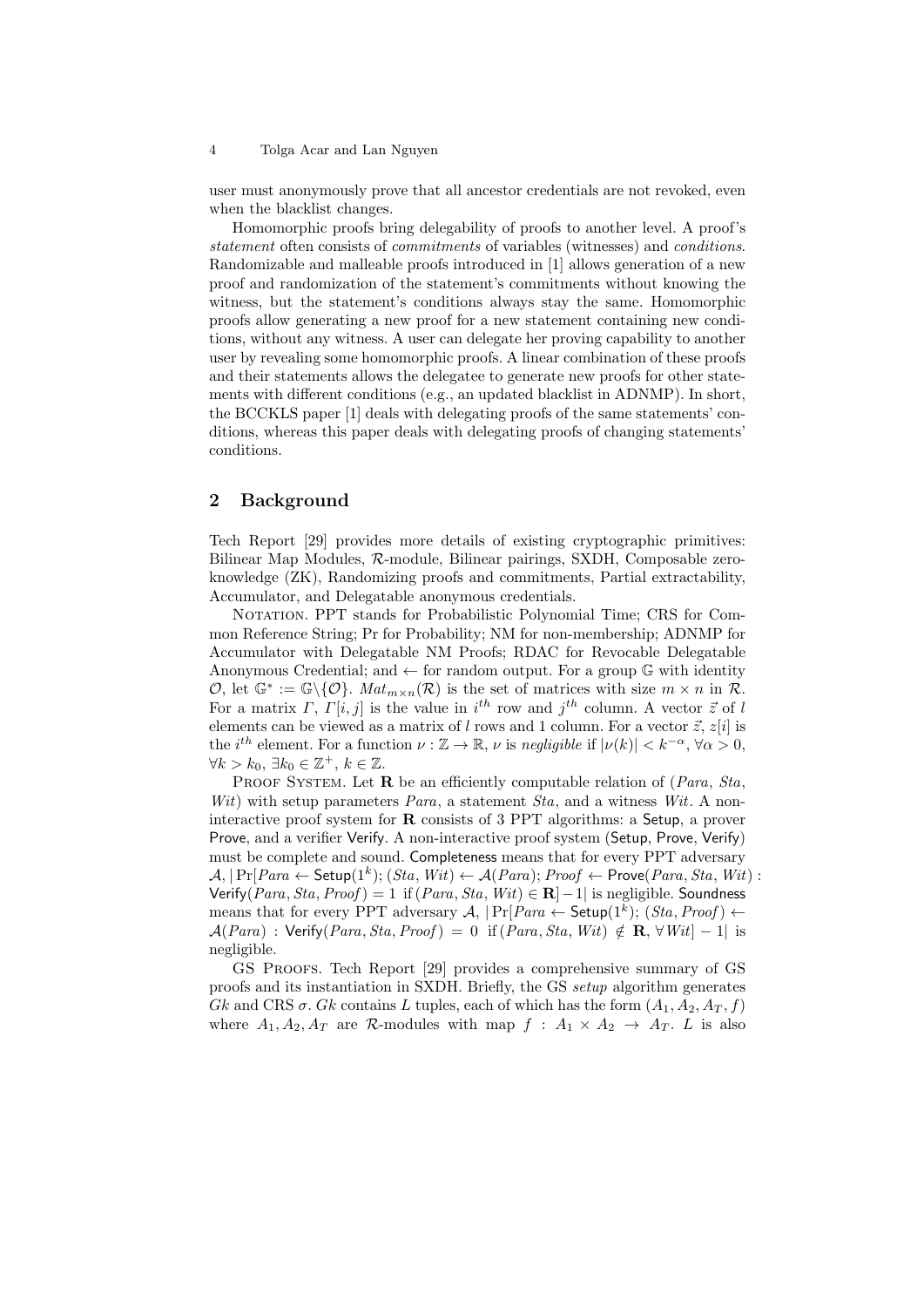the number of equations in a statement to be proved. CRS  $\sigma$  contains L corresponding tuples of  $\mathcal{R}\text{-modules}$  and maps  $(B_1, B_2, B_T, \iota_1, \iota_2, \iota_T)$ , where  $\iota_j$ :  $A_j \rightarrow B_j$ . A GS statement is a set of L corresponding tuples  $(\vec{a} \in A_1^n, \vec{b} \in A_2^n)$  $A_2^m, \Gamma \in Mat_{m \times n}(\mathcal{R}), t \in A_T$  satisfying  $\vec{a} \cdot \vec{y} + \vec{x} \cdot \vec{b} + \vec{x} \cdot \Gamma \vec{y} = t$ ; where  $(\vec{x} \in A_1^m, \vec{y} \in A_2^n)$  is the corresponding witness (there are L witness tuples),  $(x \in A_1, y \in A_2)$  is the corresponding writess (there are *L* writess tuples),<br>and denote  $\vec{a} \cdot \vec{y} = \sum_{j=1}^n f(a[j], y[j])$ . The *proof* of the statement includes L corresponding tuples, each of which consists of commitments  $\vec{c} \in B_1^m$  of  $\vec{x}$  and  $\vec{d} \in B_2^n$  of  $\vec{y}$  with values  $\vec{\pi}$  and  $\vec{\psi}$ . In the SXDH instantiation of GS proofs, Para includes bilinear pairing setup  $Gk = (p, \mathbb{G}_1, \mathbb{G}_2, \mathbb{G}_T, e, P_1, P_2)$  and CRS  $\sigma = (B_1, B_2, B_T, F, \iota_1, p_1, \iota_2, p_2, \iota'_1, p'_1, \iota'_2, p'_2, \iota_T, p_T, \vec{u}, \vec{v})$  where  $B_1 = \mathbb{G}_1^2$ ,  $B_2 = \mathbb{G}_2^2$  and  $B_T := \mathbb{G}_T^4$ . The maps are  $\iota_j : A_j \to B_j$ ,  $p_j : B_j \to A_j$ ,  $\iota'_j : \mathbb{Z}_p \to B_j$ and  $p'_j : B_j \to \mathbb{Z}_p$ . Vectors  $\vec{u}$  of  $u_1, u_2 \in B_1$  and  $\vec{v}$  of  $v_1, v_2 \in B_2$  are commitment keys for  $\mathbb{G}_1$  and  $\mathbb{G}_2$ .

## 3 Homomorphic Proofs

#### 3.1 Formalization

Recall that an Abelian group must satisfy 5 requirements: Closure, Associativity, Commutativity, Identity Element and Inverse Element.

**Definition 1.** Let (Setup, Prove, Verify) be a proof system for a relation  $\bf{R}$  and  $Para \leftarrow$  Setup(1<sup>k</sup>). Consider a subset  $\Pi$  of all (Sta, Wit, Proof) such that (Para, Sta, Wit)  $\in \mathbf{R}$  and Verify(Para, Sta, Proof) = 1, and an operation  $+_{\Pi}: \Pi \times \Pi \to \Pi$ .  $\Pi$  is a set of **homomorphic** proofs if  $(\Pi, +\Pi)$  satisfies the 3 requirements: Closure, Associativity and Commutativity.

Consider an  $I_{\Pi} := (Sta_0, Wit_0, Proof_0) \in \Pi$ .  $\Pi$  is a set of **strongly homomorphic** proofs if  $(\Pi, +\Pi, I_{\Pi})$  forms an Abelian group where  $I_{\Pi}$  is the identity element.

Note that if  $\Pi$  is strongly homomorphic, then  $\Pi$  is also homomorphic. If  $+_{\Pi}$  ((Sta<sub>1</sub>, Wit<sub>1</sub>, Proof<sub>1</sub>), (Sta<sub>2</sub>, Wit<sub>2</sub>, Proof<sub>2</sub>))  $\mapsto$  (Sta, Wit, Proof), we have the following notations:

 $(Sta, Wit, Proof) \leftarrow (Sta_1, Wit_1, Proof_1) + \pi (Sta_2, Wit_2, Proof_2), Sta \leftarrow$  $Sta_1 + \eta Sta_2$ ,  $Wit \leftarrow Wit_1 + \eta Wit_2$ , and  $Proof \leftarrow Proof_1 + \eta Proof_2$ .

We also use the multiplicative notation  $n(Sta, Wit, Proof)$  for the self addition for *n* times of (*Sta*, *Wit*, *Proof*). Similarly, we also use  $\sum_i n_i$  (*Sta<sub>i</sub>*, *Wit<sub>i</sub>*,  $Proof_i$ ) to represent linear combination of statements, witnesses and proofs. These homomorphic properties are particularly useful for randomizable proofs: one can randomize a proof computed from the homomorphic operation to get another proof, which is indistinguishable from a proof generated by Prove.

## 3.2 GS Homomorphic Proofs

Consider a GS proof system (Setup, Prove, Verify) of  $L$  equations. Each map  $\iota_i$ :  $A_i \to B_i$  satisfies  $\iota_i(x_1 + x_2) = \iota_i(x_1) + \iota_i(x_2)$ ,  $\forall x_1, x_2 \in A_1$  and  $i \in \{1, 2\}$ .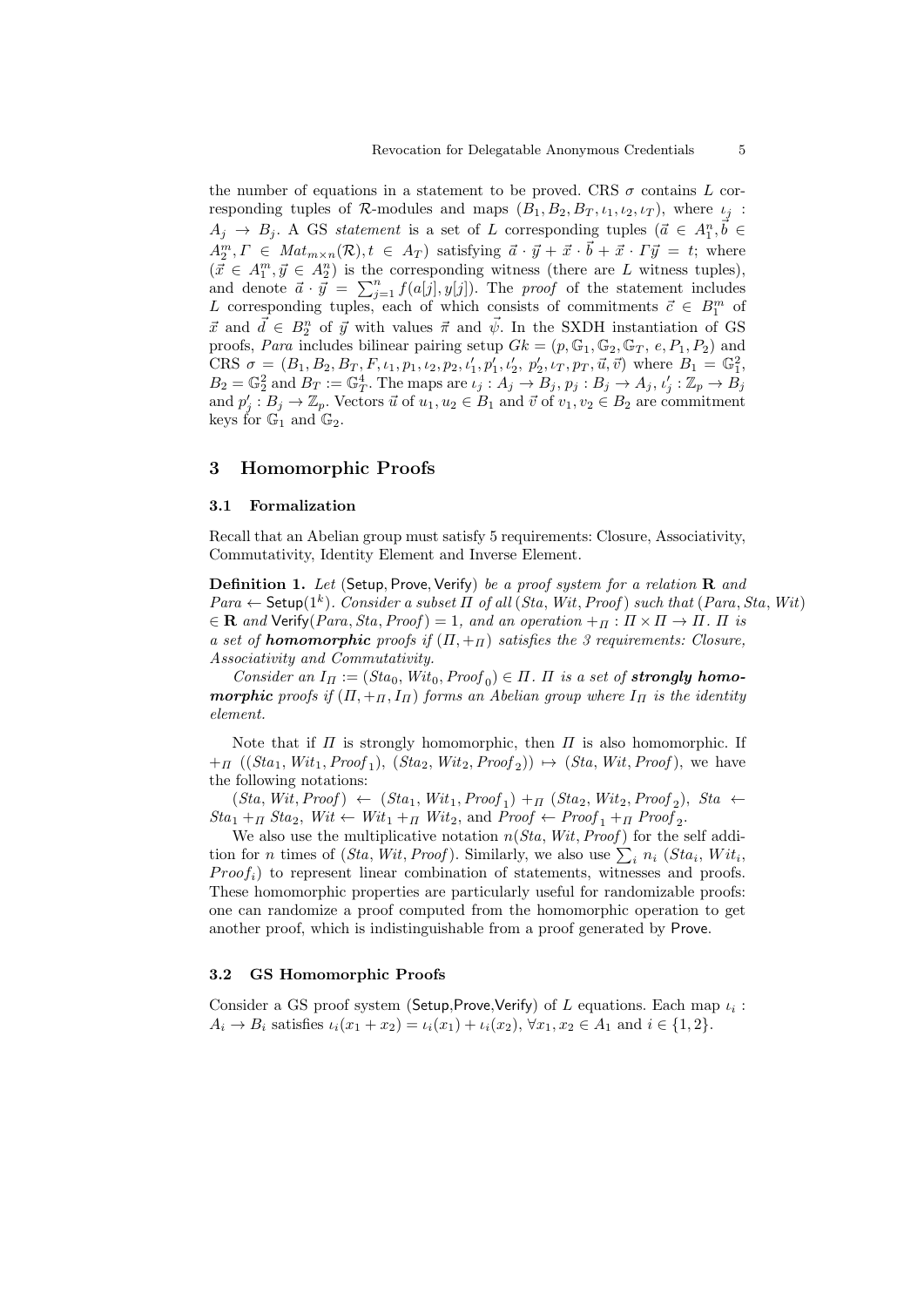We first define the **identity**  $I_{GS} = (Sta_0, Wit_0, Proof_0)$ .  $Sta_0$  consists of L GS equations  $(\vec{a}_0, \vec{b}_0, T_0, t_0)$ , Wit<sub>0</sub> consists of L corresponding GS variables  $({\vec{x}}_0, {\vec{y}}_0)$ , Proof<sub>0</sub> consists of L corresponding GS proofs  $({\vec{c}}_0, {\vec{d}}_0, {\vec{\pi}}_0, {\vec{\psi}}_0)$ , and there are L tuples of corresponding maps  $(\iota_1, \iota_2)$ . They satisfy:

- $\Diamond$  Let m be the dimension of  $\vec{b}_0, \vec{x}_0$  and  $\vec{c}_0$ .  $\exists M \subseteq \{1, ..., m\}$  such that  $\forall i \in M$ ,  $b_0[i] = 0; \forall j \in \bar{M}, x_0[j] = 0 \text{ and } c_0[j] = \iota_1(0), \text{ where } \bar{M} := \{1, ..., m\} \backslash M.$
- $\Diamond$  Let n be the dimension of  $\vec{a}_0, \vec{y}_0$  and  $\vec{d}_0$ .  $\exists N \subseteq \{1, ..., n\}$  such that  $\forall i \in N$ ,  $a_0[i] = 0; \forall j \in \bar{N}, y_0[j] = 0 \text{ and } d_0[j] = \iota_2(0), \text{ where } \bar{N} := \{1, ..., n\} \backslash N.$
- $\Diamond$  For both  $(\forall i \in \bar{M}, \forall j \in \bar{N})$  and  $(\forall i \in M, \forall j \in N)$ :  $\Gamma_0[i, j] = 0$ .
- $\phi t_0 = 0, \, \vec{\pi}_0 = 0, \, \text{and} \, \vec{\psi}_0 = 0.$

We next define a set  $\Pi_{GS}$  of tuples (Sta, Wit, Proof) from the identity  $I_{GS}$ . Sta consists of L GS equations  $(\vec{a}, \vec{b}, I, t)$  (corresponding to  $Sta_0$ 's  $(\vec{a}_0, \vec{b}_0, \Gamma_0, t_0)$ ) with m, n, M, N); Wit consists of L corresponding GS variables  $(\vec{x}, \vec{y})$ ; Proof consists of L corresponding GS proofs  $(\vec{c}, \vec{d}, \vec{\pi}, \vec{\psi})$ ; satisfying:

 $\Diamond \forall i \in M$ ,  $x[i] = x_0[i]$  and  $c[i] = c_0[i]$ .  $\forall j \in \overline{M}$ ,  $b[j] = b_0[j]$ .  $\Diamond \forall i \in N, y[i] = y_0[i] \text{ and } d[i] = d_0[i] \Box \forall j \in \overline{N}, a[j] = a_0[j].$  $\Diamond$  If  $(i \in \bar{M}) \lor (j \in \bar{N})$ , then  $\Gamma[i, j] = \Gamma_0[i, j]$ . That means  $\forall i \in \bar{M}, \forall j \in \bar{N}$ :  $\Gamma[i, j] = 0.$ 

We finally define **operation**  $+_{GS}$ :  $\Pi_{GS} \times \Pi_{GS} \rightarrow \Pi_{GS}$ . For  $i \in \{1,2\}$  and  $(Sta_i, Wit_i, Proof_i) \in \Pi_{GS}$ ,  $Sta_i$  consists of L GS equations  $(\vec{a}_i, \vec{b}_i, \Gamma_i, t_i)$  corresponding to  $Sta_0$ 's  $(\vec{a}_0, \vec{b}_0, \Gamma_0, t_0)$ ,  $Wit_i$  consists of L corresponding GS variables  $(\vec{x}_i, \vec{y}_i)$ , and Proof<sub>i</sub> consists of L corresponding GS proofs  $(\vec{c}_i, \vec{d}_i, \vec{\pi}_i, \vec{\psi}_i)$ . We compute  $(Sta, Wit, Proof) \leftarrow (Sta_1, Wit_1, Proof_1) +_{GS} (Sta_2, Wit_2, Proof_2)$  of corresponding  $(\vec{a}, \vec{b}, \vec{\theta}, T, t)$ ,  $(\vec{x}, \vec{y})$  and  $(\vec{c}, \vec{d}, \vec{\pi}, \vec{\psi})$  as follows.

 $\diamond \forall i \in M$ :  $x[i] := x_1[i]$ ;  $c[i] := c_1[i]$ ;  $b[i] := b_1[i] + b_2[i]$ .  $\forall j \in \overline{M}$ :  $b[j] := b_1[j]$ ;  $x[j] := x_1[j] + x_2[j];$   $c[j] := c_1[j] + c_2[j].$ 

 $\Diamond \forall i \in N: y[i] := y_1[i]; d[i] := d_1[i]; a[i] := a_1[i] + a_2[i]. \forall j \in \overline{N}: a[j] := a_1[j];$  $y[j] := y_1[j] + y_2[j]; d[j] := d_1[j] + d_2[j].$ 

- $\Diamond$  If  $(i \in \overline{M}) \lor (j \in \overline{N})$ , then  $\Gamma[i, j] := \Gamma_1[i, j]$ . Otherwise,  $\Gamma[i, j] := \Gamma_1[i, j] + \Box$  $\Gamma_2[i,j]$ .
- $\phi \, t = t_1 + t_2, \, \vec{\pi} = \vec{\pi}_1 + \vec{\pi}_2, \, \text{and} \, \vec{\psi} = \vec{\psi}_1 + \vec{\psi}_2.$

**Theorem 1.** In the definitions above,  $\Pi_{GS}$  is a set of strongly homomorphic proofs with operation  $+_{GS}$  and the identity element  $I_{GS}$ .

Proof of theorem 1 can be found in Tech Report [29]. The proof validates the closure, associativity, commutativity, identity element, and inverse element properties of abelian groups.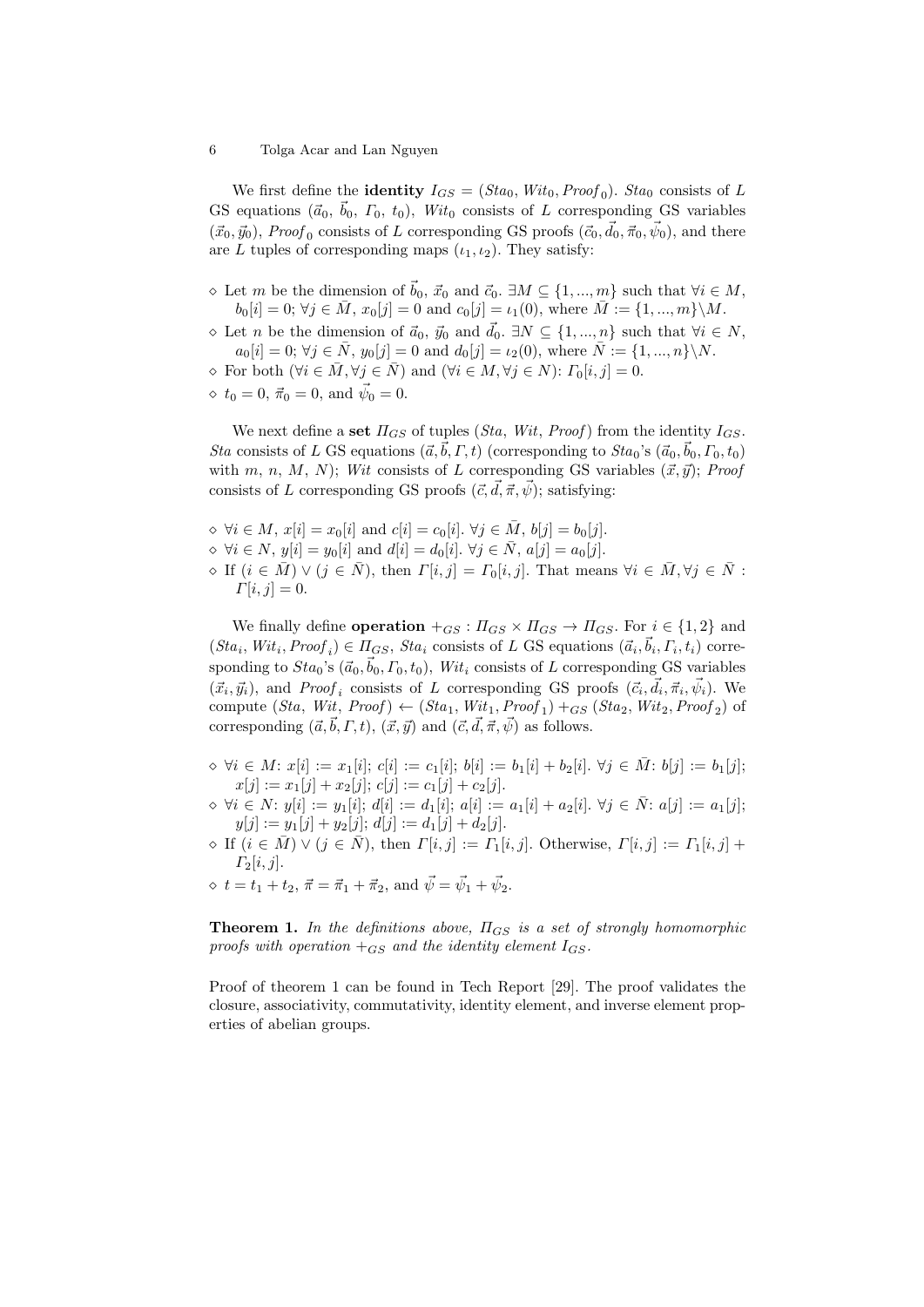#### 3.3 Comparison with the DHLW homomorphic NIZK

We compare our homomorphic proof approach with the independently proposed DHLW homomorphic NIZK [27]. Intuitively, DHLW defines that a NIZK proof system is homomorphic if for any  $(Para, Sta<sub>1</sub>, Wit<sub>1</sub>), (Para, Sta<sub>2</sub>, Wit<sub>2</sub>) \in$ **R**: Prove $(Para, Sta_1, Wit_1)_{Rand_1}$  + Prove $(Para, Sta_2, Wit_2)_{Rand_2}$  = Prove $(Para,$  $Sta_1 + Sta_2$ ,  $Wit_1 + Wit_2)_{Rand_1+Rand_2}$ , where  $Prove(...)_{Rand}$  is the output of Prove() with randomness Rand. The new definition in this paper requires homomorphism for a subset of proofs generated by Prove, and differs from DHLW's homomorphism requirement for all such proofs, covering more proof systems.

The DHLW's homomorphic NIZK construction a special case of our construction above. It is for statements of 'one-sided' GS equations  $\{\vec{x}_k \cdot \vec{b}_k =$  $t_k\}_{k=1}^L$  whereas our construction generalizes to statements of 'full' GS equations  $\{\vec{a}_k \cdot \vec{y}_k + \vec{x}_k \cdot \vec{b}_k + \vec{x}_k \cdot \vec{y}_k = t_k\}_{k=1}^L$ . As shown later, the ADNMP and RDAC are based on a GS homomorphic proof system of 'full' equations  $\{(y_1+y_2)X_{j1} + y_{j3}A_1 = T_{j1} \wedge X_{j3} - y_{j3}A_2 = 0 \wedge y_{j3}X_{j2} = T_{j2}\}_{j=1}^m.$ 

# 4 Accumulator with Delegatable NM Proofs - ADNMP

We refer to a universal accumulator as (Setup, ProveNM, VerifyNM, CompNMWit, Accu), that consists of only algorithms for setup; generating, verifying and computing witnesses for non-membership proofs; and accumulating, respectively. This paper does not deal with membership proofs. Tech Report [29] provides more details on accumulators.

The delegating ability to prove statements allows another user to prove the statements on one's behalf without revealing the witness, even if the statements' conditions change over time. For privacy reasons, adversaries should not be able to distinguish different delegations from different users. The delegatee can verify a delegation and unlinkably redelegate the proving ability further to other users. Thus, delegating an accumulator's NM proofs should meet 4 conditions formalized in Definition 2. Delegability means that an element Ele's owner can delegate her ability to prove that Ele is not accumulated without trivially revealing Ele. Even if the set of accumulated elements change overtime, the delegatee does not need to contact the delegator again to generate the proof. The owner gives the delegatee a key  $De$  generated from  $Ele$ . The proof generated from  $De$ by CompNMProof is indistinguishable from a proof generated by ProveNM.  $Un$ linkability means that a delegatee should not be able to distinguish whether or not two delegating keys originate from the same element. It implies that it is computationally hard to find an element from its delegating keys. Redelegability means that the delegatee can redelegate  $De$  as  $De'$  to other users, and still maintains indistinguishability of  $De$  and  $De'$ . Verifiability means that one is able to validate that a delegating key De is correctly built.

Definition 2. A universal accumulator (Setup, ProveNM, VerifyNM, CompNMWit, Accu) is a secure ADNMP (Accumulator with Delegatable NM Proofs) if there exist PPT algorithms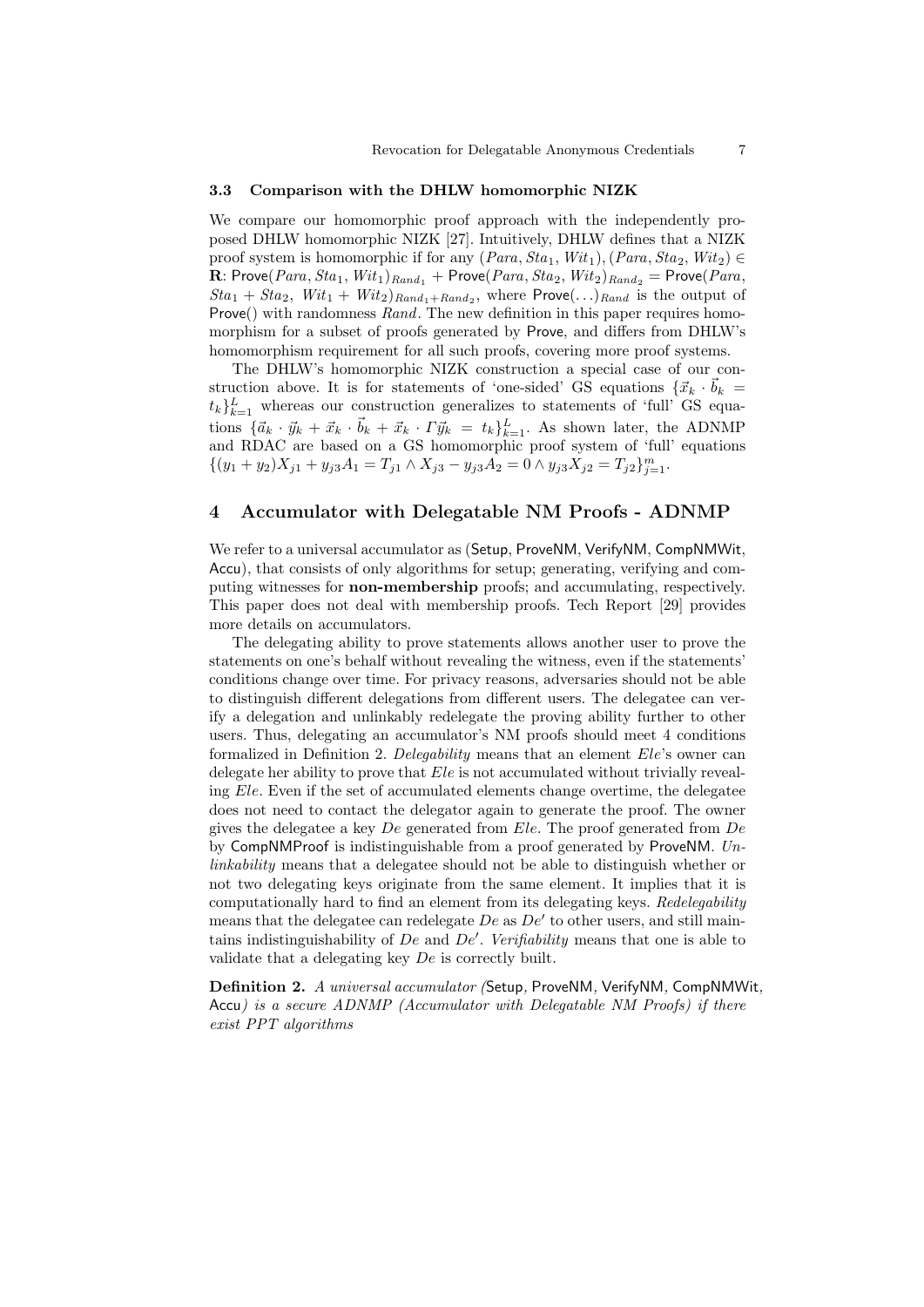- 8 Tolga Acar and Lan Nguyen
	- $-$  Dele: takes public parameters Para and an element Ele and returns its delegating key De;
	- $-$  Rede: takes Para and a delegating key De and returns another delegating  $key$   $De'$ ;
	- Vali: takes Para and a delegating key De and returns 1 if De is valid or 0 otherwise;
	- CompNMProof: takes  $Para$ ,  $De$ , an accumulator set  $AcSet$  and its accumulator value AcV al and returns an NM proof that the element Ele corresponding to De is not accumulated in AcSet;

satisfying:

- $-$  Delegability: For every PPT algorithm  $(\mathcal{A}_1, \mathcal{A}_2),$   $|Pr[$   $(Para, Aux) \leftarrow$  Setup $(1^k),$  $(Ele, AcSet, state) \leftarrow A_1(Para); AcVal \leftarrow Accu( Para, AcSet); Wit \leftarrow$ CompNMWit(Para, Ele, AcSet, AcVal);  $Proof_0 \leftarrow$  ProveNM(Para, AcVal,  $Wit$ ;  $De \leftarrow$  Dele(Para, Ele);  $Proof_1 \leftarrow$  CompNMProof(Para, De, AcSet,  $AcVal; b \leftarrow \{0,1\}; b' \leftarrow A_2(state, AcVal, Wit, De, Proof_b): (Ele \notin$  $AcSet$ )  $\wedge b = b'$ ] – 1/2| is negligible.
- Unlinkability: For every PPT algorithm A,  $|Pr|$   $(Para, Aux) \leftarrow$  Setup $(1<sup>k</sup>)$ ;  $(Ele_0, Ele_1) \leftarrow Dom_{Para}; De \leftarrow$  Dele  $(Para, Ele_0); b \leftarrow \{0, 1\}; De_b \leftarrow$ Dele(Para, Ele<sub>b</sub>);  $b' \leftarrow A(Para, De, De_b): b = b'] - 1/2$  is negligible.
- Redelegability: For every PPT algorithms  $(A_1, A_2)$ ,  $|Pr[$  (Para, Aux)  $\leftarrow$  $\mathsf{Setup}(1^k)$ ;  $(Ele, state) \leftarrow \mathcal{A}_1(Para); De \leftarrow \mathsf{Dele}(Para, Ele); De_0 \leftarrow \mathsf{Dele}($ *Para, Ele*);  $De_1 \leftarrow$  Rede (*Para, De*);  $b \leftarrow \{0, 1\}; b' \leftarrow A_2(state, De, De_b)$ :  $b = b' - 1/2$  is negligible.
- Verifiability: For every PPT algorithm A,  $|Pr[$   $(Para, Aux) \leftarrow$  Setup $(1<sup>k</sup>)$ ,  $Ele \leftarrow A(Para); De \leftarrow Dee(Para, Ele): Vali(Para, De) = 1$  if  $Ele \in$  $Dom_{Para}]-1|$  and  $|Pr[(Para, Aux) \leftarrow$  Setup $(1<sup>k</sup>); De' \leftarrow A(Para) :$  Vali $(Para,$  $De' = 0$  if  $De' \notin \{De|De \leftarrow De|(Para, Ele')$ ;  $Ele' \in Dom_{Para}\}] - 1|$  are negligible.

Unlinkability combined with Redelegability generalizes the Unlinkability definition allowing an adversary A access an oracle  $\mathcal{O}(Para, De)$  that returns another delegating key  $De'$  of the same element corresponding to  $De$ . That means A can get several delegating keys of  $Ele_0$  and of  $Ele_b$  using O. Rede can be used for such an oracle.

For any ADNMP, given an element Ele and a delegating key De, one can tell if De is generated by Ele as follows. First, she does not accumulate Ele and uses  $De$  to prove that  $De$ 's element is not accumulated. Then she accumulates  $Ele$  and tries to prove again that  $De's$  element is not accumulated. If she cannot prove that anymore, she can conclude that Ele is De's element. Due to this restriction, in ADNMP's applications, Ele should be a secret that only its owner knows. This is related to the discussion in Tech Report [29] about the general conflict between delegability and anonymity.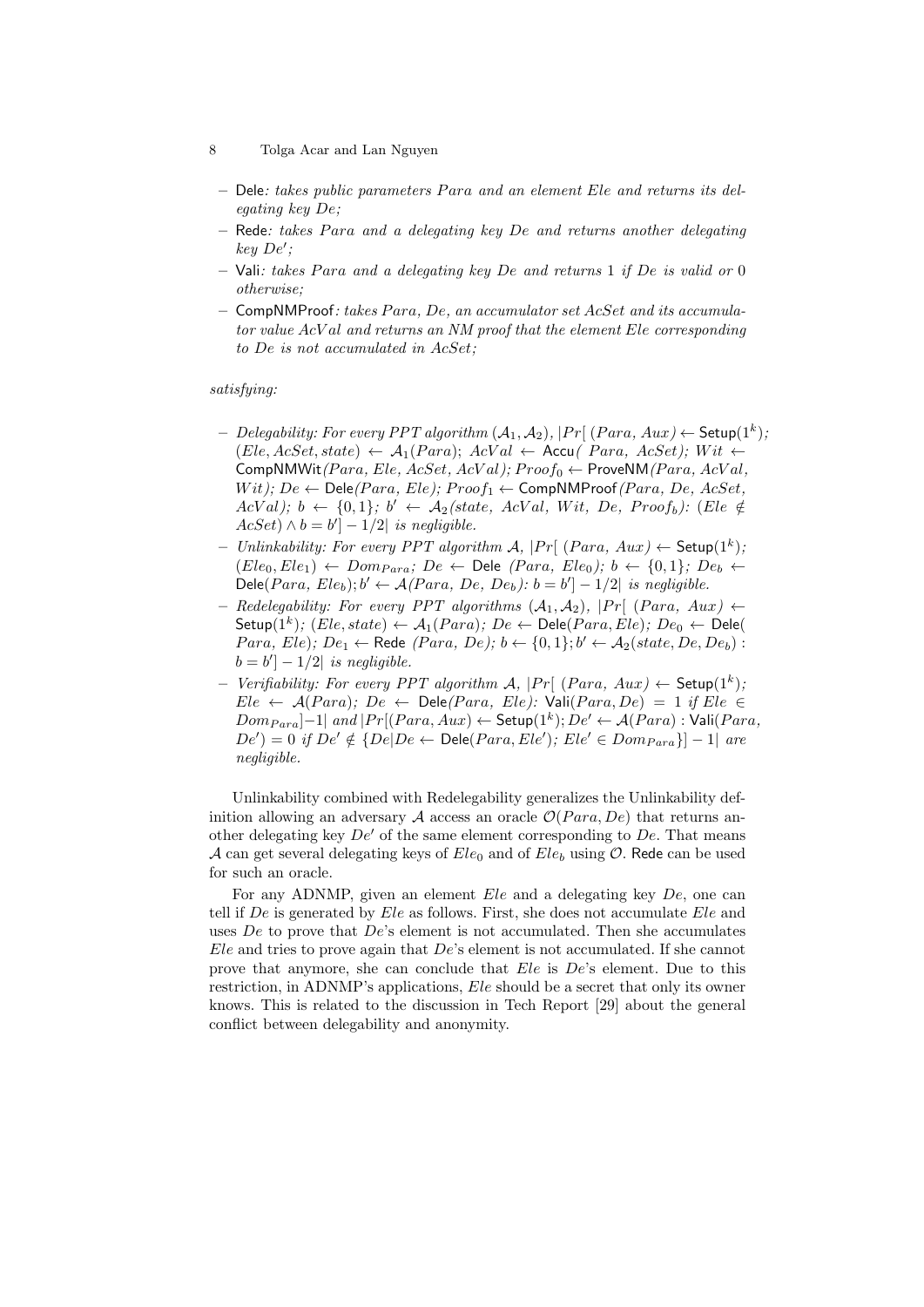# 5 An ADNMP Scheme

We propose a dynamic universal ADNMP. Its Setup, Accu and UpdateVal are generalized from [7, 10].

- $\diamond$  Setup: We need GS instantiations where GS proofs of this accumulator are composable ZK. We can use either the SXDH or SDLIN (Symmetric DLIN) [28] instantiations. We use SXDH as an example. Generate parameters  $(p, \mathbb{G}_1,$  $\mathbb{G}_2, \mathbb{G}_T, e, P_1, P_2$  and CRS  $\sigma$  with perfectly binding keys for the SXDH instantiation of GS proofs (Sections 2), and auxiliary information  $Aux = \delta \leftarrow$  $\mathbb{Z}_p^*$ . For the proof, generate  $A \leftarrow \mathbb{G}_1$  and  $\tau := \iota_2'(\delta)$ . For efficient accumulating without Aux, a tuple  $\varsigma = (P_1, \delta P_1, \ldots, \delta^{q+1} P_1)$  is needed, where  $q \in \mathbb{Z}_p^*$ . The domain for elements to be accumulated is  $\mathbb{D} = \mathbb{Z}_p^* \setminus \{-\delta\}$ . We have  $Para = (p, \mathbb{G}_1, \mathbb{G}_2, \mathbb{G}_T, e, P_1, P_2, A, \sigma, \varsigma, \tau).$
- $\Diamond$  Accu: On input  $AcSet = \{a_1, ..., a_Q\} \subset \mathbb{D}$ , compute  $m = [Q/q]$ . If  $Aux = \delta$ is available, the output  $AcVal$  is a set of m component accumulator values  $\{V_j\}_{j=1}^m$  computed as  $V_j = \prod_{i=(j-1)q+1; i < Q}^{jq} (\delta + a_i) \delta P_1$ . If Aux is not available,  $AcVal$  is efficiently computable from  $\zeta$  and  $AcSet$ .
- ◇ UpdateVal: In case  $a' \in \mathbb{D}$  is being accumulated; from 1 to m, find the first  $V_j$ that hasn't accumulated q elements, and update  $V'_{j} = (\delta + a')V_{j}$ ; if such  $V'_{j}$ isn't found, add  $V_{m+1} = (\delta + a')\delta P_1$ . In case a' is removed from  $AcVal$ , find  $V_j$  which contains a' and update  $V'_j = 1/(\delta + a')V_j$ .

 $\prod_{a_i \in A \in Set} (\delta + a_i) \delta P_1$  and they require that q of  $\varsigma$  is the upper bound on the In previous accumulators [7, 10], the accumulator value is a single value  $V =$ number of elements to be accumulated, i.e.  $m = 1$ . The above generalization, where the accumulator value is a set of  $V$  instead, relaxes this requirement and allows the ADNMP scheme to work even when  $q$  is less than the number of accumulated elements. It also allows smaller  $q$  at setup.

### 5.1 NM Proof

We need to prove that an element  $y_2 \in \mathbb{D}$  is not in any component accumulator value  $V_j$  of AcVal  $\{V_j\}_{j=1}^m$ . Suppose  $V_j$  accumulates  $\{a_1, ..., a_k\}$  where  $k \leq q$ , denote  $Poly(\delta) := \prod_{i=1}^{k} (\delta + a_i)\delta$ , then  $V_j = Poly(\delta)P_1$ . Let  $y_{j3}$  be the remainder of polynomial division  $Poly(\delta) \mod (\delta + y_2)$  in  $Z_p$ , and  $X_{j1}$  be scalar product of the quotient and  $P_1$ . Similar to [10], the idea for constructing NM proofs is that  $y_2$  is not a member of  $\{a_1, ..., a_k\}$  if and only if  $y_{j3} \neq 0$ . We have the following equation between  $\delta$ ,  $y_2$ ,  $y_{j3}$  and  $X_{j1}: (\delta + y_2)X_{j1} + y_{j3}P_1 = V_j$ . Proving this equation by itself does not guarantee that  $y_{j3}$  is the remainder of the polynomial division above. It also needs to prove the knowledge of  $(y_{j3}P_2, y_{j3}A)$  and the following Extended Strong DH (ESDH) assumption. It is a variation of the Hidden Strong DH (HSDH) assumption [30], though it is not clear which assumption is stronger. It is in the extended uber-assumption family [31] and can be proved in generic groups, similar to HSDH.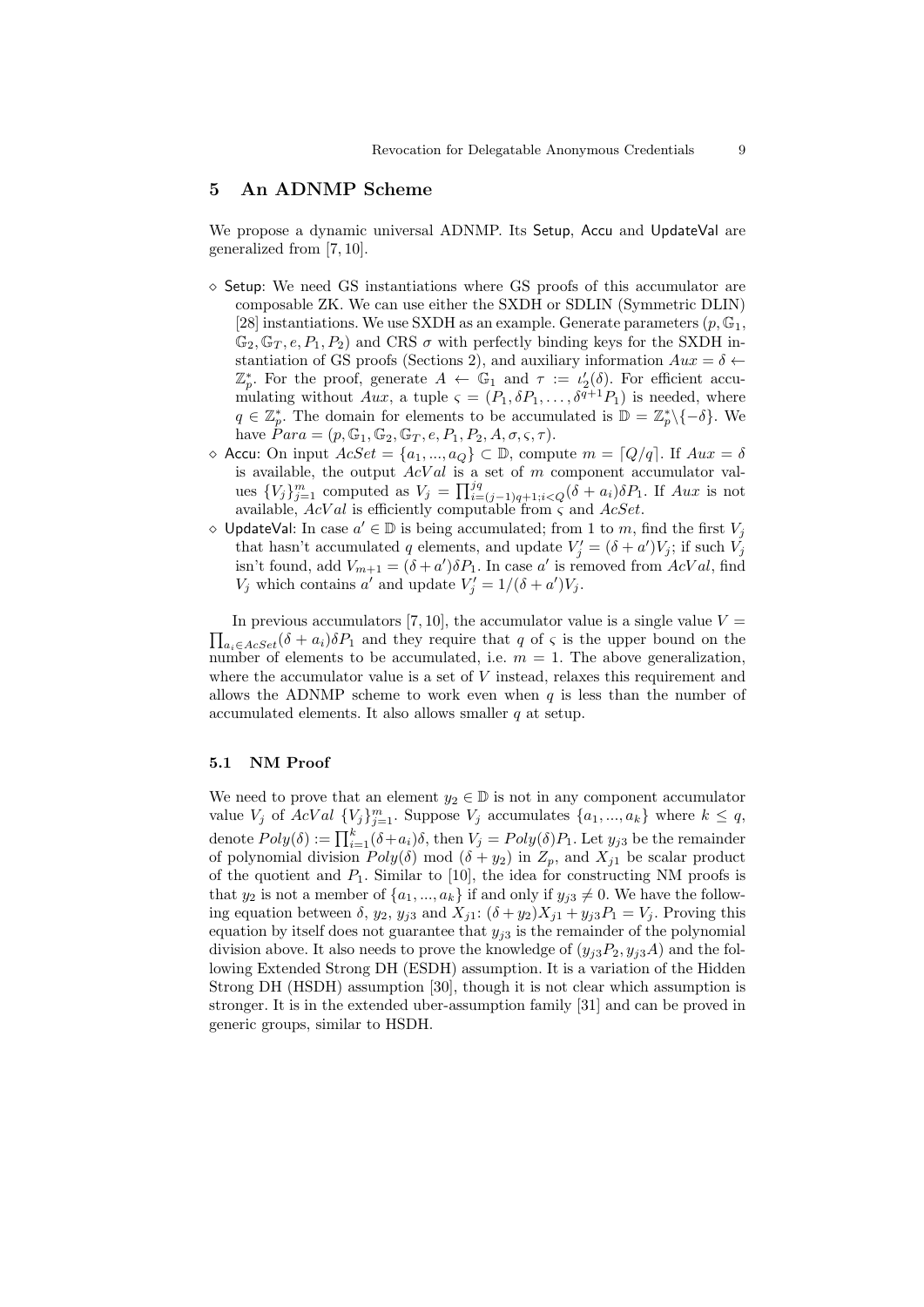DEFINITION.  $q$ -**ESDH**: Let  $(p, \mathbb{G}_1, \mathbb{G}_2, \mathbb{G}_T, e, P_1, P_2)$  be bilinear parameters,  $A \leftarrow \mathbb{G}_1^*$  and  $\delta \leftarrow \mathbb{Z}_p^*$ . Given  $P_1, \delta P_1, \ldots, \delta^{q+1} P_1, A, P_2, \delta P_2$ , it is computationally hard to output  $\left(\frac{y_3}{\delta+y_2}P_1, y_2, y_3P_2, y_3A\right)$  where  $y_3 \neq 0$ .

We will show later that if one can prove the knowledge of  $(y_{j3}P_2, y_{j3}A)$ satisfying  $(\delta + y_2)X_{j1} + y_{j3}P_1 = V_j$  and  $y_2$  is accumulated in  $V_j$  but  $y_{j3} \neq 0$ , then she can break the assumption. To prove the knowledge of  $(y_{i3}P_2, y_{i3}A)$ , we need equation  $X_{j3} - y_{j3}A = 0$ . To verify  $y_{j3} \neq 0$ , we need equation  $T_j = y_{j3}X_{j2}$ and the verifier checks  $T_j \neq 0$ . We now present the NM proof and its security in theorem 2. Proof of theorem 2 can be found in Tech Report [29].

- $\Diamond$  CompNMWit takes  $y_2$ , and for each component accumulator value  $V_i$  of  $AcVal$  ${V_j}_{j=1}^m$ , computes remainder  $y_{j3}$  of  $Poly(\delta) \mod (\delta + y_2)$  in  $Z_p$  which is efficiently computable from  $\{a_1, ..., a_k\}$  and  $y_2$ . It then computes  $X_{j1} =$  $(Poly(\delta) - y_{i3})/(\delta + y_{2})P_1$ , which is efficiently computable from  $\{a_1, ..., a_k\}$  $y_2$  and  $\varsigma$ . The witness includes  $y_2$  and  $\{(X_{j1}, X_{j3} = y_{j3}A, y_{j3})\}_{j=1}^m$ . UpdateNMWit is for one  $V_j$  at a time and similar to [10] with the extra task of updating  $X_{i3} = y_{i3}A.$
- ◇ ProveNM generates  $X_{j2} \leftarrow \mathbb{G}_1^*$  and outputs  $T_j = y_{j3}X_{j2}$  for each  $V_j$  and a GS proof for the following equations of variables  $y_1 = \delta, y_2, \{(X_{j1}, X_{j3}, X_{j2}, y_{j3})\}_{j=1}^m$ .  $\bigwedge_{j=1}^m ((y_1 + y_2)X_{j1} + y_{j3}P_1 = V_j \wedge X_{j3} - y_{j3}A = 0 \wedge y_{j3}X_{j2} = T_j).$ Note that the prover does not need to know  $y_1$ . From  $\tau$ , it is efficient to generate a commitment of  $\delta$  and the proof.
- $\Diamond$  VerifyNM verifies the proof generated by ProveNM and checks that  $T_i \neq 0$ ,  $\forall j \in \{1, \ldots, m\}$ . It accepts if both of them pass or rejects otherwise.

**Theorem 2.** The proof system proves that an element is not accumulated. Its soundness depends on the ESDH assumption. Its composable ZK depends on the assumption underlying the GS instantiation (SXDH or SDLIN).

The proof in [29] follows the GS SXDH instantiation and shows that the NM proof system for this accumulator is composable ZK. The completeness comes from GS, and soundness relies on the ESDH assumption.

## 5.2 NM Proofs are Strongly Homomorphic

We can see that for the same constant A, the same variables  $\delta$ ,  $y_2$  and  $X_{i2}$ with the same commitments, the set of NM proofs has the form of strongly homomorphic GS proofs constructed in Section 3. For constructing delegatable NM proofs, we just need them to be homomorphic. More specifically, 'adding' 2 proofs of 2 sets of equations (with the same commitments for  $\delta$ ,  $y_2$  and  $X_{i2}$ )  $\bigwedge_{j=1}^{m} ((\delta + y_2)X_{j1}^{(1)} + y_{j3}^{(1)}P_1 = V_j^{(1)} \wedge X_{j3}^{(1)} - y_{j3}^{(1)}A = 0 \wedge y_{j3}^{(1)}X_{j2} = T_j^{(1)}$  and  $\bigwedge_{j=1}^{m} ((\delta + y_2)X_{j1}^{(2)} + y_{j3}^{(2)}P_1 = V_j^{(2)} \wedge X_{j3}^{(2)} - y_{j3}^{(2)}A = 0 \wedge y_{j3}^{(2)}X_{j2} = T_j^{(2)}$  form a proof of equations  $\bigwedge_{j=1}^m ((\delta + y_2)X_{j1} + y_{j3}P_1 = V_j \wedge X_{j3} - y_{j3}A = 0 \wedge y_{j3}X_{j2} = T_j)$ where  $X_{j1} = X_{j1}^{(1)} + X_{j1}^{(2)}$ ,  $X_{j3} = X_{j3}^{(1)} + X_{j3}^{(2)}$ ,  $y_{j3} = y_{j3}^{(1)} + y_{j3}^{(2)}$ ,  $V_j = V_j^{(1)} + V_j^{(2)}$ and  $T_j = T_j^{(1)} + T_j^{(2)}$ .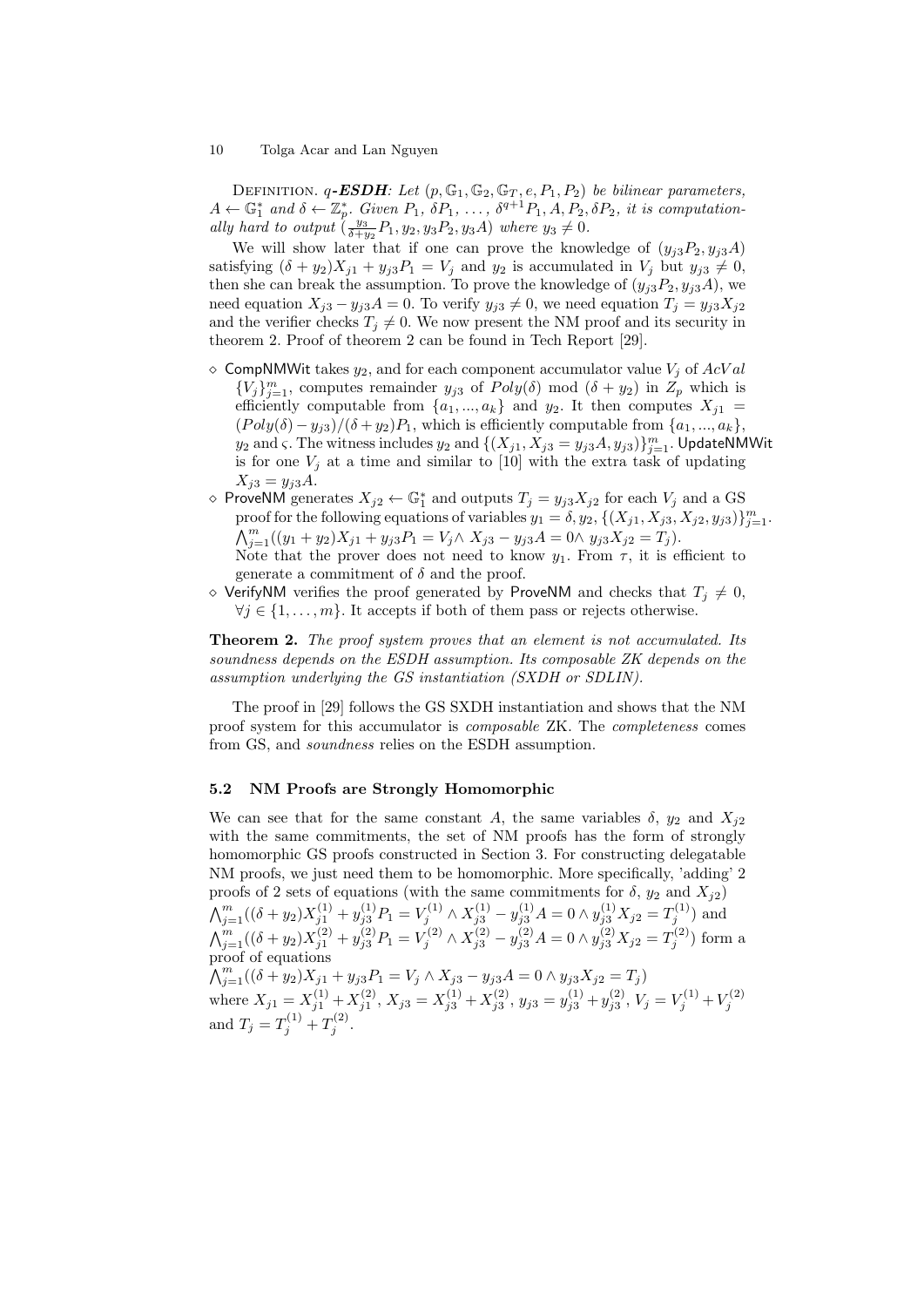## 5.3 Delegating NM Proof

We first explain the idea behind the accumulator's delegatable NM proof construction. We write the component accumulator value  $V = \prod_{i=1}^{k} (\delta + a_i) \delta P_1$  as  $V = \sum_{i=0}^{k} b_i \delta^{k+1-i} P_1$  where  $b_0 = 1$  and  $b_i = \sum_{1 \leq j_1 < j_2 < ... < j_i \leq k} \prod_{l=1}^{i} a_{j_l}$ . Thus, V can be written as a linear combination of  $\delta P_1, \ldots, \delta^{k+1} P_1$  in  $\varsigma$ .

Next, we construct homomorphic proofs for  $(\delta + y_2)X_1^{(i)} + y_3^{(i)}P_1 = \delta^i P_1 \wedge$  $X_3^{(i)} - y_3^{(i)}A = 0 \wedge y_3^{(i)}X_2 = T^{(i)}$  where  $i \in \{1, ..., k+1\}$ . Using the same linear combination of  $\delta P_1, \ldots, \delta^{k+1} P_1$  for V, we linearly combine these proofs to get a proof for  $(\delta + y_2)X_1 + y_3P_1 = V \wedge X_3 - y_3A = 0 \wedge y_3X_2 = T$ , where  $X_1 = \sum_{i=0}^k b_i X_1^{(k+1-i)}$ ,  $X_3 = \sum_{i=0}^k b_i X_3^{(k+1-i)}$ ,  $y_3 = \sum_{i=0}^k b_i y_3^{(k+1-i)}$  and  $T =$  $\sum_{i=0}^{k} b_i T^{(k+1-i)}$ . This is the same as the NM proof for each of the component accumulator value provided above.

We now provide the algorithms for delegating NM proofs and its security theorem. We also add UpdateProof to be used in place of CompNMProof when possible for efficiency.

 $\diamond$  Dele $(Para, Ele)$ . For each  $i \in \{1, ..., q+1\}$ , compute remainder  $y_{3}^{(i)}$  of  $\delta^{i}$ mod  $(\delta + y_2)$  in  $Z_p$ , and  $X_1^{(i)} = (\delta^i - y_3^{(i)})/(\delta + y_2)P_1$ , which are efficiently computable from  $y_2$  and  $\varsigma$ . In fact, we have  $y_3^{(i)} = (-1)^i y_2^i$  and  $X_{1}^{(i+1)} =$  $\sum_{j=0}^{i}(-1)^{j}y_{2}^{j}\delta^{i-j}P_{1}=\delta^{i}P_{1}-y_{2}X_{1}^{(i)}$  (so the cost of computing all  $X_{1}^{(i)}$ ,  $i \in$  $\{1, ..., q+1\}$  is about q scalar products). Generate  $X_2 \leftarrow \mathbb{G}_1^*$ , the delegation key De includes  $\{T^{(i)} = y_3^{(i)} X_2\}_{i=1}^{q+1}$  and a GS proof of equations

 $\bigwedge_{i=1}^{q+1} ((\delta + y_2) X_1^{(i)} + y_3^{(i)} P_1 = \delta^i P_1 \wedge X_3^{(i)} - y_3^{(i)} A = 0 \wedge y_3^{(i)} X_2 = T^{(i)}).$ 

- $\diamond$  Rede $(Para, De)$ . For each  $i \in \{1, ..., q + 1\}$ , extract proof  $Proof_i$  of  $y_3^{(i)}X_2 =$  $T^{(i)}$  in De. In each  $Proof_i$ , for the same  $y_3^{(i)}$  and its commitment,  $Proof_i$  is of homomorphic form. So generate  $r \leftarrow Z_p^*$  and compute  $Proof_i = rProof_i$ which is a proof of  $y_3^{(i)}X_2' = T'^{(i)}$ , where  $X_2' = rX_2$  and  $T'^{(i)} = rT^{(i)}$ . Note that commitments of  $y_3^{(i)}$  stay the same. For every  $i \in \{1, ..., q + 1\}$ , replace  $T^{(i)}$  by  $T'^{(i)}$  and  $Proof_i$  by  $Proof_i'$  in De to get a new GS proof, which is then randomized to get the output  $De'$ .
- $\Diamond$  Vali(*Para, De*). A simple option is to verify the GS proof *De*. An alternative way is to use batch verification: Divide De into proofs  $NMP root_i$  of  $(\delta +$  $y_2 X_1^{(i)} + y_3^{(i)} P_1 = \delta^i P_1 \wedge X_3^{(i)} - y_3^{(i)} A = 0 \wedge y_3^{(i)} X_2 = T^{(i)}$  for  $i \in \{1, ..., q+1\}$ . Generate  $q + 1$  random numbers to linearly combine  $NMP root_i$  and their statements and verify the combined proof and statement.
- $\Diamond$  CompNMProof(Para, De, AcSet, AcVal). Divide De into proofs  $NMProot_i$ as in Vali. For each component accumulator value V of  $\{a_1, ..., a_k\}$ , compute  $b_i$  for  $i \in \{0, ..., k\}$  as above.  $NMProot_{i}$ s belong to a set of homomorphic proofs, so compute  $NMProot = \sum_{i=0}^{k} b_i NMProot_{k+1-i}$ , which is a proof of  $(\delta + y_2)X_1 + y_3P_1 = V \wedge X_3 - y_3A = 0 \wedge y_3X_2 = T$  where  $X_1, X_3, y_3, T_1$ and V are as explained above.

Extract proof SubProof of  $y_3X_2 = T$  in NMP roof. For the same  $y_3$  and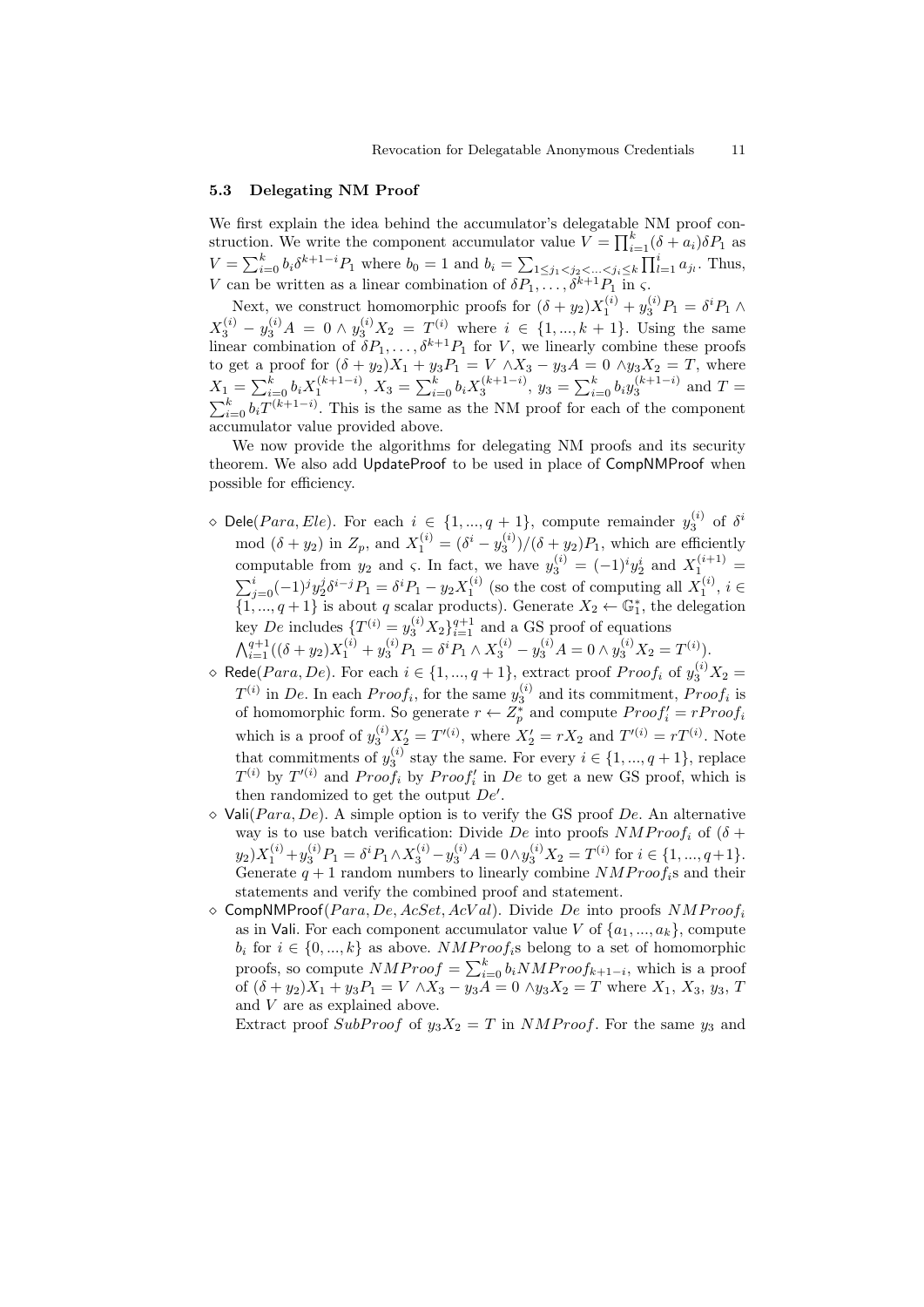its commitment, SubProof is of homomorphic form. So generate  $r \leftarrow Z_p^*$ and compute  $SubProof' = rSubProof$  which is a proof of  $y_3X_2' = T'$ , where  $X_2' = rX_2$  and  $T' = rT$ . Note that  $y_3$ 's commitment stays the same. Replace T by  $T'$  and SubProof by SubProof' in NMP roof to get a new proof  $NMP root'.$ 

Concatenate those  $NMP root'$  of all V in  $AcVal$  and output a randomization of the concatenation.

 $\Diamond$  UpdateProof( $Para, De, AcSet, AcVal, Proof, Opens$ ). Proof is the proof to be updated and Opens contains openings for randomizing commitments of  $y_1 = \delta$  and  $y_2$  from De to Proof. Suppose there is a change in accumulated elements of a component value  $V$ , we just compute  $NMProot'$  for the updated V as in CompNMProof. Randomize  $NMP root'$  so that its commitments of  $y_1$  and  $y_2$  are the same as those in *Proof* and put it in *Proof* in place of its old part. Output a randomization of the result.

To prove that this construction provides an ADNMP, we need the following Decisional Strong Diffie Hellman (DSDH) assumption, which is not in the uberassumption family [31], but can be proved in generic groups similarly to the PowerDDH assumption [32]. Proof of theorem 3 is in Tech Report [29].

DEFINITION.  $q$ -**DSDH**: Let  $(p, \mathbb{G}_1, \mathbb{G}_2, \mathbb{G}_T, e, P_1, P_2)$  be bilinear parameters,  $B_0, B_1 \leftarrow \mathbb{G}_1^*, x_0, x_1 \leftarrow \mathbb{Z}_p^*$  and  $b \leftarrow \{0, 1\}.$  Given  $B_0, x_0B_0, \ldots, x_0^qB_0, B_1, x_bB_1$ ,  $\ldots$ ,  $x_b^qB_1$ , no PPT algorithm can output  $b' = b$  with a probability non-negligibly better than a random quess.

Theorem 3. The accumulator is a secure ADNMP, based on ESDH, DSDH and the assumption underlying the GS instantiation (SXDH or SDLIN).

# 6 Revocable Delegatable Anonymous Credentials - RDAC

## 6.1 Model

This is a model of RDAC systems, extended from BCCKLS [1] which is briefly described in Tech Report [29]. Participants include users and a Blacklist Authority  $(BA)$  owning a blacklist  $BL$ . For each credential proof, a user picks a new nym indistinguishable from her other nyms. We need another type of nym for revocation, called  $r\text{-}nym$ , to distinguish between two types of nyms. When an r-nym is revoked, its owner cannot prove credentials anymore. The PPT algorithms are:

- Setup( $1^k$ ) outputs public parameters  $Para_{DC}$ , BA's secret key  $Sk_{BA}$ , and an initially empty blacklist  $BL$ . Denote  $BL<sub>e</sub>$  an empty blacklist.
- KeyGen( $Para_{DC}$ ) outputs a secret key Sk and a secret r-nym Rn for a user.
- NymGen( $Para_{DC}$ ,  $Sk$ ,  $Rn$ ) outputs a new nym  $Nym$  with an auxiliary key  $Aux(Nym)$ . A user O can become a root credential issuer by publishing a nym  $Nym_{\mathcal{O}}$  and a proof that her r-nym  $Rn_{\mathcal{O}}$  is not revoked that  $\mathcal O$  has to update when BL changes.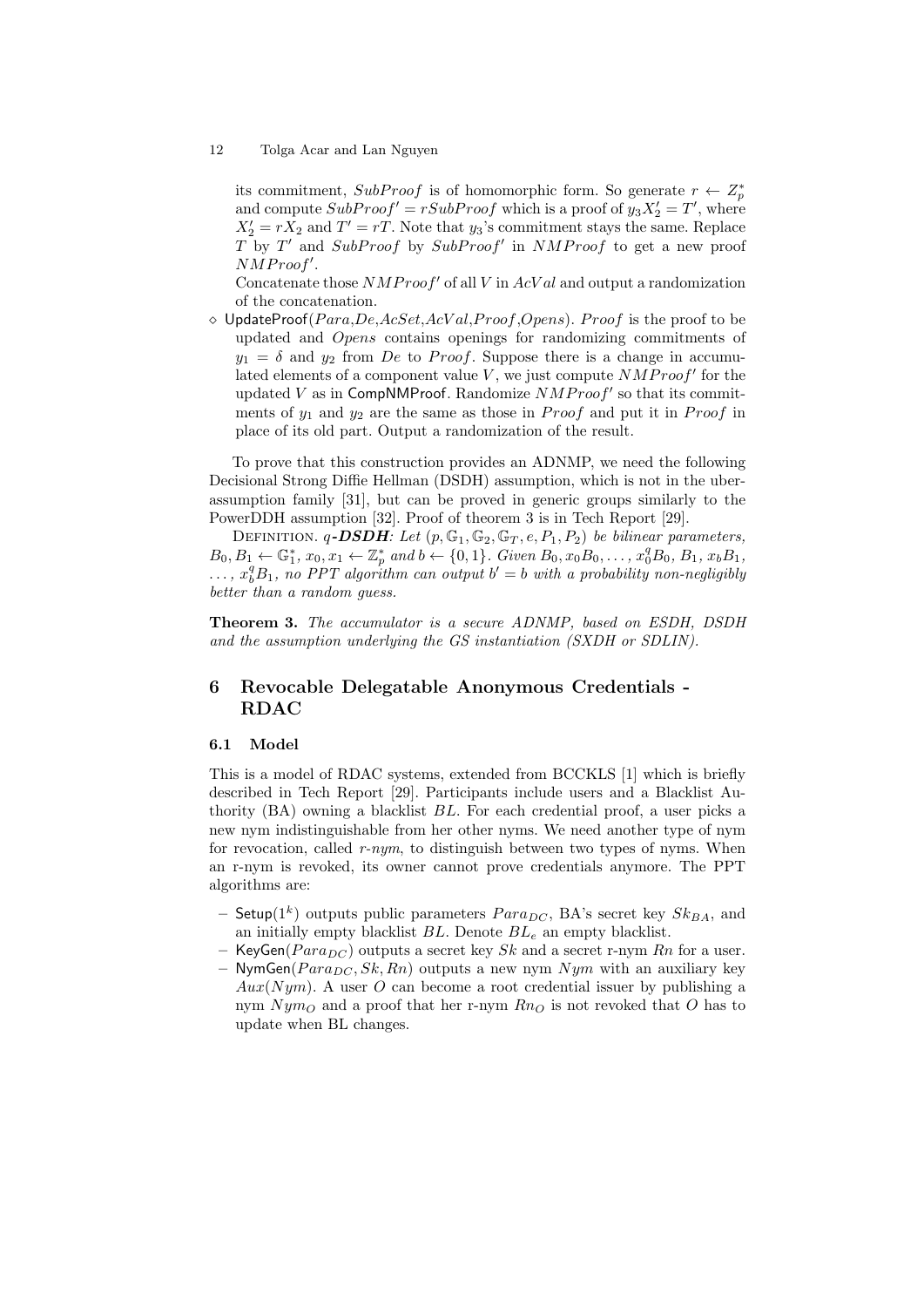$-$  Issue( $Para_{DC}$ ,  $Nym_O$ ,  $Sk_I$ ,  $Rn_I$ ,  $Nym_I$ ,  $Aux(Nym_I)$ ,  $Cred$ ,  $Delnf$ ,  $Nym_U$ ,  $BL, L) \leftrightarrow \text{Obtain}(Para_{DC}, Nym_O, Sk_U, Rn_U, Nym_U, Aux(Nym_U), Nym_I,$  $BL, L$ ) lets user I issue a level  $L + 1$  credential to user U.  $Sk_I$ ,  $Rn_I$ ,  $Nym_I$ and Cred are the secret key, r-nym, nym and level L credential rooted at  $Nym_O$  of issuer I.  $Sk_{U}$ ,  $Rn_{U}$  and  $Nym_{U}$  are the secret key, r-nym and nym of user U. I gets no output and U gets a credential  $Cred_U$ .

Delegation information  $DeInf$  is optional. When it is included, U also gets delegation information  $DeInf<sub>U</sub>$  to later prove that r-nyms of all delegators in her chain are not revoked. If  $L = 0$  then Cred is omitted and  $Delta I = 1$ is optionally included.

- Revoke( $Para_{DC}$ ,  $Sk_{BA}$ ,  $Rn$ ,  $BL$ ) updates  $BL$  so that a revoked user  $Rn$  can no longer prove, delegate or receive credentials. Denote  $Rn \in BL$  or  $Rn \notin$ BL that  $Rn$  is blacklisted or not, respectively.
- $CredProve(Para_{DC}, Nym_O, Cred, DeInf, Sk, Rn, Nym, Aux(Nym), BL, L)$ takes a level L credential Cred, Sk, Rn and optionally  $DeInf$  to output  $CredProof$ , which proves that: (i) a credential level L is issued to  $Num$ 's owner. (ii)  $Nym's Rn$  is not revoked. (iii)(optional, when  $DeInf$  is included) all r-nyms on the credential's chain are not revoked.
- CredVerify( $Para_{DC}$ ,  $Nym_O$ ,  $CredProof$ ,  $Nym$ ,  $BL$ ,  $L$ ) verifies if  $CredProof$ is a valid proof of the above statements.

The differences with the model for delegatable anonymous credentials without revocation [1] are the introductions of BA with  $Sk_{BA}$  and  $BL$ ; r-nyms; delegation information  $DeInf$ ; Revoke; and the two  $CredProof$ 's conditions (ii) and (iii). Note that  $Delta$  inclusion in the algorithms is optional and allows a user the choice to either just prove that she is not blacklisted or fully prove and delegate that all users on her credential chain are not blacklisted. We can use one of traditional methods for BA to obtain r-nyms to revoke (Tech Report [29]).

Tech Report [29] formally defines RDAC security. Briefly, there are 3 requirements extended from the security definition of delegatable anonymous credentials [1]: Correctness, Anonymity and Unforgeability. Tech Report [29] discusses the trade offs between delegability and anonymity.

# 7 An RDAC scheme

#### 7.1 Overview

We first describe intuitions of the BCCKLS delegatable anonymous credential scheme in [1], and then show how ADNMP extends it to provide revocation.

BCCKLS uses an F-Unforgeable certification secure authentication scheme  ${\cal A} U$  of PPT algorithms AtSetup, AuthKg, Authen, VerifyAuth. AtSetup $(1^k)$  returns public parameters  $Para_{At}$ , Auth $Kg(Para_{At})$  generates a key  $Sk$ , Authen( $Para_{At}$ ,  $Sk, \vec{m}$ ) produces an authenticator Auth authenticating a vector of messages  $\vec{m}$ , and VerifyAuth( $Para_{At}$ ,  $Sk$ ,  $\vec{m}$ , Auth) accepts if and only if Auth validly authenticates  $\vec{m}$  under Sk. The scheme's security requirements include F-Unforgeability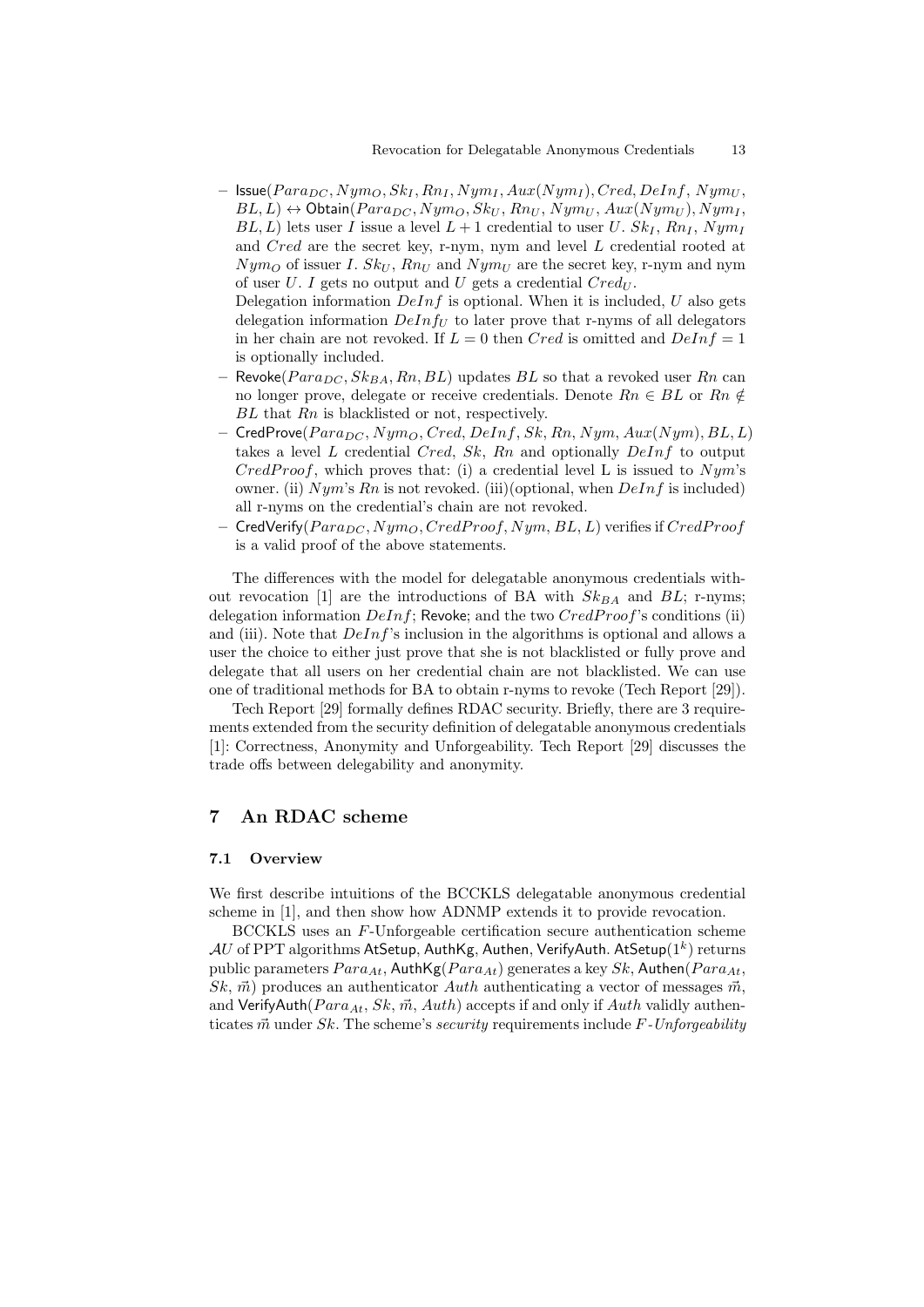[12] for a bijective function F, which means  $(F(\vec{m}), Auth)$  is unforgeable without obtaining an authenticator on  $\vec{m}$ ; and *certification security*, which means no PPT adversary, even after obtaining an authenticator by the challenge secret key, can forge another authenticator. An adversary can also have access to two oracles.  $\mathcal{O}_{Author}(Para_{At}, Sk, \vec{m})$  returns Authen $(Para_{At}, Sk, \vec{m})$  and  $\mathcal{O}_{Certify}(Para_{At}, Sk^*, (Sk, m_2, \ldots, m_n))$  returns Authen $(Para_{At}, Sk^*, (Sk, m_2, \ldots, m_n))$  $\ldots$ ,  $m_n$ )). BCCKLS also uses a secure two party computation protocol (AuthPro) to obtain a NIZKPK of an authenticator on  $\vec{m}$  without revealing anything about  $\vec{m}$ .

In BCCKLS, a user U can generate a secret key  $Sk \leftarrow \mathsf{AuthKg}(Para_{At}),$  and many nyms  $Nym = \textsf{Com}(Sk, Open)$  by choosing different values Open. Suppose U has a level L+1 credential from O, let  $(Sk_0 = Sk_O, Sk_1, \ldots, Sk_L, Sk_{L+1} = Sk)$ be the keys such that  $Sk_i$ 's owner delegated the credential to  $Sk_{i+1}$ , and let  $H$ :  $\{0,1\}^* \to Z_p$  be a collision resistant hash function.  $r_i = H(Nym_O, attributes, i)$ is computed for a set of attributes for that level's credential. U generates a proof of her delegated credential as

 $CredProof \leftarrow \mathsf{NIZKPK}[Sk_O \text{ in } Nym_O, Sk \text{ in } Nym]$  $\{ (F(Sk_O), F(Sk_1), ..., F(Sk_L), F(Sk), \text{auth}_1, ..., \text{auth}_{L+1}) :$ VerifyAuth $(Sk_O, (Sk_1, r_1), auth_1) \wedge$ VerifyAuth $(Sk_1, (Sk_2, r_2), auth_2) \wedge ... \wedge$ VerifyAuth $(Sk_{L-1}, (Sk_L, r_L), auth_L) \wedge$ VerifyAuth $(Sk_L, (Sk, r_{L+1}), auth_{L+1})\}.$ 

Now we show how ADNMP extends BCCKLS to provide revocation. Using ADNMP, BA's blacklist BL includes an accumulated set of revoked Rns and its accumulator value. Beside a secret key  $Sk$ , user  $U$  has a secret r-nym  $Rn$ in the accumulator's domain, and generates nyms  $Nym = (Com(Sk, Open_{Sk}),$  $Com(Rn, Open_{Rn})$ . ADNMP allows delegation and redelegation of a proof that an Rn is not accumulated in a blacklist  $Rn \notin BL$ . U generates a proof of her delegated credential and validity of the credential's chain as follows.

$$
CredProof \leftarrow \text{NIZKPK}[Sk_O \text{ in } Nym_O[1], Sk \text{ in } Nym[1], Rn \text{ in } Nym[2]]
$$
  
\n{
$$
{F(Sk_O), F(Sk_1), F(Rn_1), ..., F(Sk_L), F(Rn_L), F(Sk), F(Rn), \text{ with } n, ..., \text{ with } n, ..., \text{ with } n, \text{ with } n+1 \text{ with } n} \in \text{BL}, \text{ with } (Sk_O, (Sk_1, Rn_1, r_1), \text{ with } \text{all } \land (Rn_1 \notin BL) \land \text{ with } (Sk_1, (Sk_2, Rn_2, r_2), \text{ with } \text{all } \land (Rn_2 \notin BL) \land ... \land \text{ VerifyAuth}(Sk_{L-1}, (Sk_L, Rn_L, r_L), \text{ with } \text{all } \land (Rn_L \notin BL) \land \text{ VerifyAuth}(Sk_{L-1}, (Sk_R, Rn, r_{L+1}), \text{ with } L+1) \land (Rn \notin BL).
$$

Delegability allows a user, on behalf of the user's delegators without any witness, to prove that the user's ancestor delegators are not included in a changing blacklist. The proofs a user and a delegator generates are indistinguishable from each other. Redelegability allows a user to redelegate those proofs on the delegators to the user's delegatees. Unlinkability prevents colluding users to link delegations of the same delegator. Verifiability allows a user to validate the correctness of a delegation token.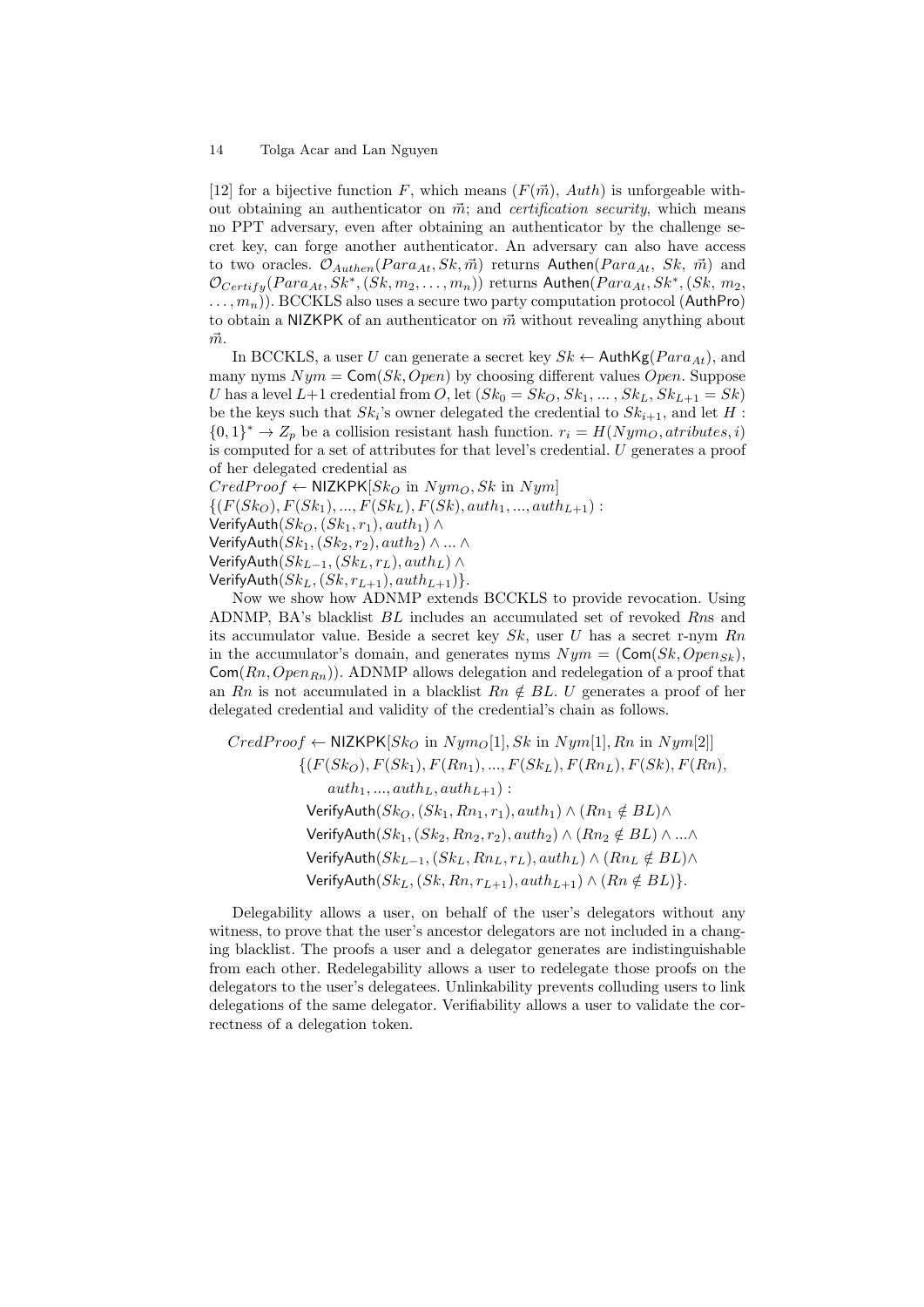#### 7.2 Description

The RDAC scheme has several building blocks. (i) An ADNMP with a malleable NM proof system (NMPS) of AcSetup, ProveNM, VerifyNM, CompNMWit, Accu, Dele, Rede, Vali, CompNMProof, with commitment ComNM. (ii) Those from BCCKLS, including  $\mathcal{A}U$ ; AuthPro; H; and a malleable NIPK credential proof system (CredPS) of PKSetup, PKProve, PKVerify, RandProof, with commitment Com. (iii) A malleable proof system (EQPS), with PKSetup and AcSetup in setup, to prove that two commitments Com and ComNM commit to the same value.

Assume that a delegating key  $De$  contains a commitment of element Ele. CompNMProof and Rede randomize the commitment in  $De$  and generate  $Ele's$ commitment. Elements of the accumulator domain and the authenticator's key space can be committed by Com. The following algorithm inputs are the same as in the model and omitted.

- $-$  Setup: Use <code>PKSetup</code>( $1^k$ ), <code>AtSetup</code>( $1^k$ ) and <code>AcSetup</code>( $1^k$ ) to generate  $Para_{PK},\,$  $Para_{At}$ , and  $(Para_{Ac}, Aux_{Ac})$ . The blacklist includes an accumulated set of revoked r-nyms and its accumulator value. Output an initial blacklist BL with an empty accumulator set and its initial accumulator value,  $Para_{DC}$  =  $(Para_{PK}, Para_{At}, Para_{Ac}, H)$ , and  $Sk_{BA} = Aux_{Ac}$ .
- KeyGen: Run Auth $Kg(Para_{At})$  to output a secret key Sk. Output a random r-nym Rn from the accumulator's domain.
- NymGen: Generate random  $Open_{Sk}$  and  $Open_{Rn}$ , and output nym  $Num =$  $(Com(Sk, Open_{Sk})$ , Com $(Rn, Open_{Rn})$  and  $Aux(Nym) = (Open_{Sk}, Open_{Rn})$ .
- The credential originator O publishes a  $Nym<sub>O</sub>$  and a proof  $NMP <sub>top</sub>$  that  $Rn<sub>O</sub>$  is not revoked. O updates the proof when BL changes.
- Issue  $\leftrightarrow$  Obtain: If  $L = 0$  and  $Nym_Q \neq Nym_I$ , aborts. Issue aborts if  $Nym_I \neq ( {\sf Com}(Sk_I, Open_{Sk_I}), {\sf Com}(Rn_I, Open_{Rn_I}))$  or  ${\sf PKVerify}(Para_{PK},$  $(Nym_0, (Com(Sk_I, 0), Com(Rn_I, 0))), Cred$  rejects, or  $Rn_I \in BL$ , or  $Nym_U$ is invalid. Obtain aborts if  $Nym_U \neq (\mathsf{Com}(Sk_U, Open_{Sk_U}),$  Com(  $Rn_U,$  $Open_{Rn_U})$  or  $Rn_U \in BL$ . Otherwise, each of Issue and Obtain generates a proof and verifies each other's proofs that  $Rn_I \notin BL$  and  $Rn_U \notin BL$  using (ProveNM, VerifyNM) with EQPS (to prove that  $Com(Rn_I)$  in  $Nym_I$  and ComNM( $Rn_I$ ) generated by ProveNM commit to the same value  $Rn_I$ , and similarly for  $Rn_U$ ). They then both compute  $r_{L+1} = H(Nym_O, attributes, L+$ 1) for a set of attributes for that level's credential. They run AuthPro for the user U to receive:  $Proof_{U} \leftarrow \mathsf{NIZKPK}[Sk_I \text{ in } Nym_I[1], Sk_U \text{ in } \mathsf{Com}(Sk_U,$ 0),  $Rn_U$  in  $\textsf{Com}(Rn_U, 0)$ ]  $\{(F(Sk_I), F(Sk_U), F(Rn_U), author)$ : VerifyAuth $(Sk_I,$  $(Sk_U, Rn_U, r_{L+1}),$  auth)}. U's output is  $Cred_U = Proof_U$  when  $L = 0$ . Otherwise, suppose the users on the issuer  $I$ 's chain from the root are 0 (same as  $O$ ), 1, 2,..., L (same as I). I randomizes Cred to get a proof  $CredProof_I$  (containing the same  $Nym_I$ ) that for every  $Nym_i$  on I's chain  $(j \in \{1, ..., L\}), Sk_j$  and  $Rn_j$  are authenticated by  $Sk_{j-1}$  (with  $r_j$ ). U verifies that PKVerify( $Para_{PK}$ ,  $(Nym_0, Nym_I)$ ,  $CredProof_I$ ) accepts, then concatenates  $Proof_U$  and  $CredProof_I$  and projects  $Nym_I$  from statement to proof to get  $Cred_U$ .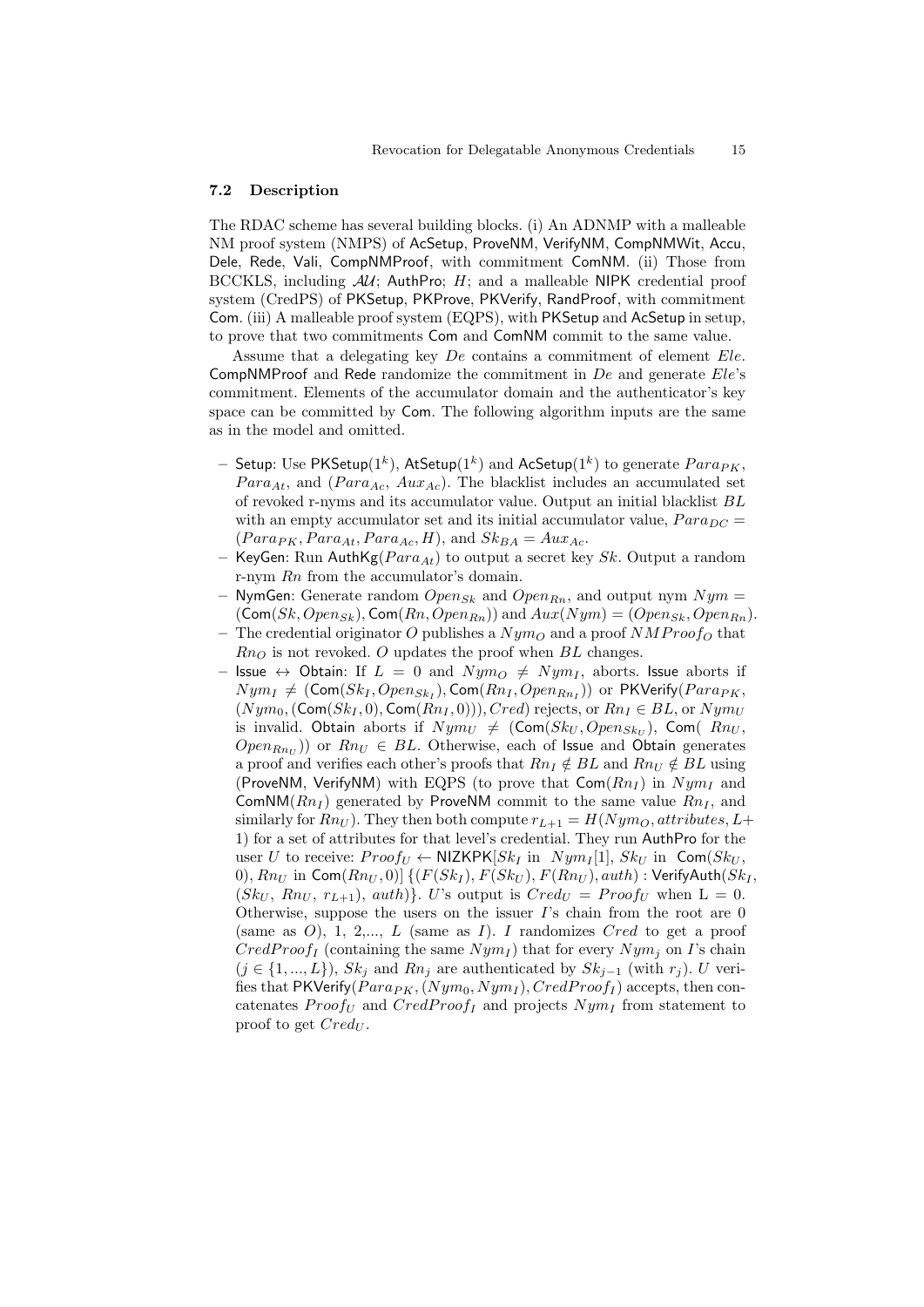The optional  $DeInf$  includes a list of delegating keys  $De_j$ s generated by the accumulator's Dele to prove that each  $Rn_j$  is not accumulated in the blacklist, and a list of  $EQProof_j$  for proving that two commitments of  $Rn_j$ in Cred and  $De_j$  commit to the same value  $Rn_j$ , for  $j \in \{1, ..., L-1\}$ . Verifying  $Delnf$  involves checking  $Vali(Para_{Ac}, De_i)$  and  $EQProof_i$ , for  $j \in$  $\{1, ..., L-1\}$ . When  $Delnf$  is in the input, Issue would aborts without interacting with Obtain if verifying DeInf fails. Otherwise, it uses CompNMProof to generate a proof  $NMChainProof$  that each  $Rn_j$ 's on I's chain of delegators is not accumulated in the blacklist. U aborts if its verification on  $NMChainProof$  fails. Otherwise, I Redes these delegating keys, randomizes  $EQProof<sub>i</sub>$  to match commitments in the new delegating keys and  $Cred<sub>U</sub>$ , and adds a new delegating key  $De<sub>I</sub>$  to prove that  $Rn<sub>I</sub>$  is not revoked and a proof  $EQProof_I$  that two commitments of  $Rn_I$  in  $Nym_I[2]$  and  $De_I$  commit to the same value. The result  $DeInf_{U}$  is sent to and verified by U.

- Revoke: Add  $Rn$  to the accumulated set and update the accumulator value.
- CredProve: Abort if  $Nym \neq (Com(Sk, Open_{Sk}), Com(Rn, Open_{Rn}))$ , or  $PKVerify(Para_{PK},(Nym_0,(\text{Com}(Sk, 0), \text{Com}(Rn, 0))), Cred)$  rejects, or verifying  $DeInf$  fails. Otherwise, use ProveNM to generate a proof  $NMP$  roof that Rn is not blacklisted. Generate  $EQProof'_{L}$  that Rn's commitments in  $NMP root$  and in  $Nym[2]$  both commit to the same value. Randomize  $Cred$ to get a proof which contains  $Nym$ . Concatenate this proof with  $NMP root$ and  $EQProof'_{L}$  to get  $CredProof'$ . If the optional  $Delnf$  is omitted, just output CredProof'.

Otherwise, use CompNMP roof to generate a proof  $NMChainProof$  that each  $Rn_i$ 's on the user's chain of delegators is not accumulated in the blacklist. For  $j \in \{1, ..., L-1\}$ , update and randomize  $EQProof_j$  of  $Delnf$  to get  $EQProof'_{j}$  which proves  $Rn_{j}$ 's commitments in  $NMChainProof$  and  $CredProof'$  both commit to the same value. Concatenate  $NMChainProof$ ,  $CredProof'$  and  $EQProof'_{j}$  for  $j \in \{1, ..., L-1\}$  to output  $CredProof$  as described in (1).

CredVerify runs PKVerify on the randomization of Cred, VerifyNM on  $NMP root$ and

 $NMChainProof$ , and verifies  $EQProof_j$  for  $j \in \{1, ..., L\}$  to output accept or reject.

Theorem 4. If the authentication scheme is F-unforgeable and certificationsecure; the ADNMP is secure; CredPS, NMPS and EQPS are randomizable and composable ZK; CredPS is also partially extractable; and H is collision resistant, then this construction is a secure revocable delegatable anonymous credential system.

Proof of theorem 4 is given in Tech Report [29]. Instantiation of the building blocks are given in Tech Report [29]. Briefly, a secure ADNMP is presented in Section 5; the BCCKLS building blocks can be instantiated as in [1]; and an EQPS can be constructed from [12, 1].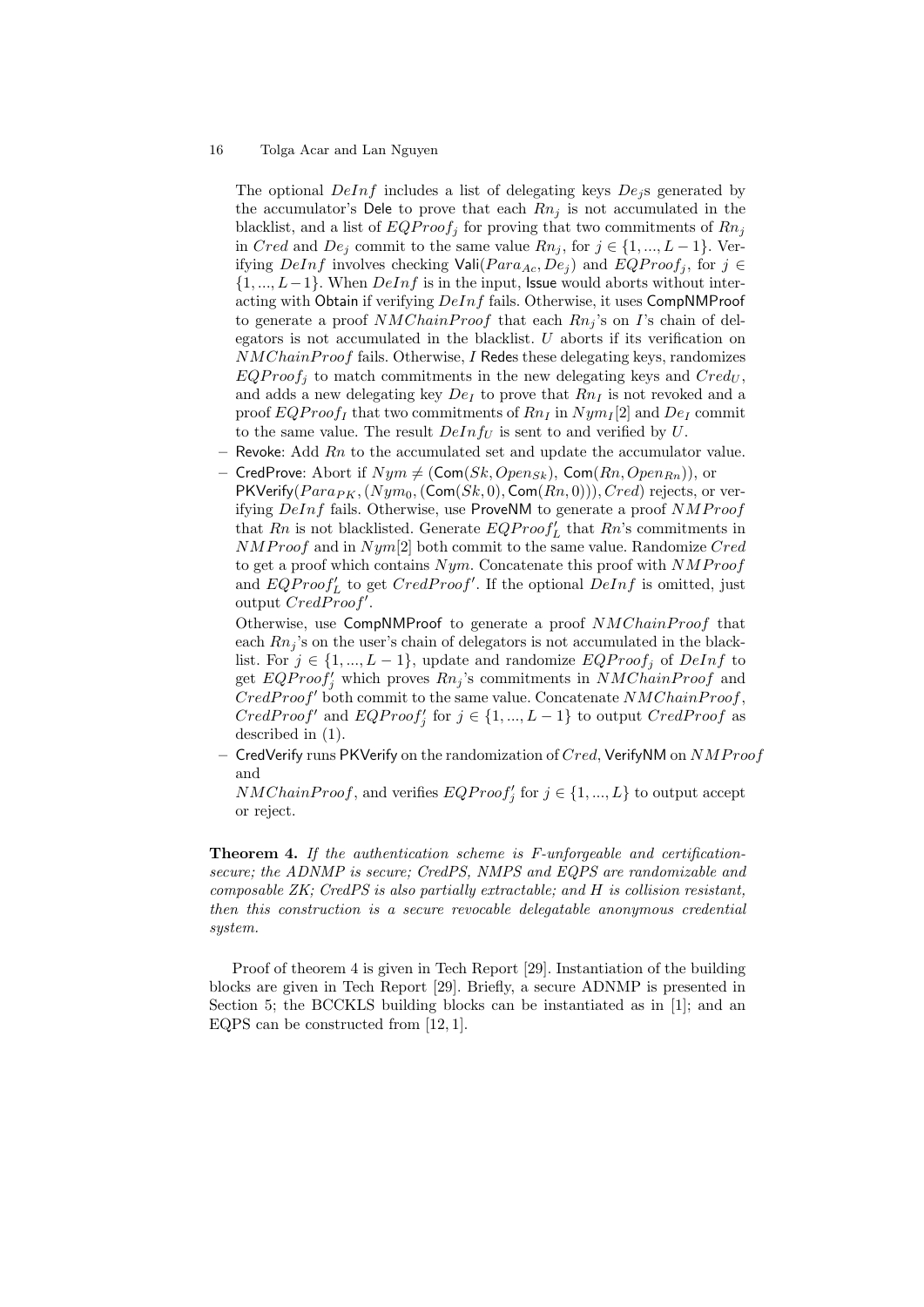# References

- 1. Belenkiy, M., Camenisch, J., Chase, M., Kohlweiss, M., Lysyanskaya, A., Shacham, H.: Randomizable proofs and delegatable anonymous credentials. In Halevi, S., ed.: CRYPTO 2009. Volume 5677 of LNCS., Santa Barbara, CA, USA, Springer, Berlin, Germany (August 16–20, 2009) 108–125
- 2. Groth, J., Sahai, A.: Efficient non-interactive proof systems for bilinear groups. In Smart, N.P., ed.: EUROCRYPT 2008. Volume 4965 of LNCS., Istanbul, Turkey, Springer, Berlin, Germany (April 13–17, 2008) 415–432
- 3. Bellare, M., Rogaway, P.: Random oracles are practical: A paradigm for designing efficient protocols. In Ashby, V., ed.: ACM CCS 93, Fairfax, Virginia, USA, ACM Press (November 3–5, 1993) 62–73
- 4. Benaloh, J.C., de Mare, M.: One-way accumulators: A decentralized alternative to digital sinatures (extended abstract). In Helleseth, T., ed.: EUROCRYPT'93. Volume 765 of LNCS., Lofthus, Norway, Springer, Berlin, Germany (May 23–27, 1993) 274–285
- 5. Bari, N., Pfitzmann, B.: Collision-free accumulators and fail-stop signature schemes without trees. In Fumy, W., ed.: EUROCRYPT'97. Volume 1233 of LNCS., Konstanz, Germany, Springer, Berlin, Germany (May 11–15, 1997) 480–494
- 6. Camenisch, J., Lysyanskaya, A.: Dynamic accumulators and application to efficient revocation of anonymous credentials. In Yung, M., ed.: CRYPTO 2002. Volume 2442 of LNCS., Santa Barbara, CA, USA, Springer, Berlin, Germany (August 18– 22, 2002) 61–76
- 7. Nguyen, L.: Accumulators from bilinear pairings and applications. In Menezes, A., ed.: CT-RSA 2005. Volume 3376 of LNCS., San Francisco, CA, USA, Springer, Berlin, Germany (February 14–18, 2005) 275–292
- 8. Camenisch, J., Kohlweiss, M., Soriente, C.: An accumulator based on bilinear maps and efficient revocation for anonymous credentials. In Jarecki, S., Tsudik, G., eds.: PKC 2009. Volume 5443 of LNCS., Irvine, CA, USA, Springer, Berlin, Germany (March 18–20, 2009) 481–500
- 9. Li, J., Li, N., Xue, R.: Universal accumulators with efficient nonmembership proofs. In Katz, J., Yung, M., eds.: ACNS 07. Volume 4521 of LNCS., Zhuhai, China, Springer, Berlin, Germany (June 5–8, 2007) 253–269
- 10. Au, M.H., Tsang, P.P., Susilo, W., Mu, Y.: Dynamic universal accumulators for DDH groups and their application to attribute-based anonymous credential systems. In Fischlin, M., ed.: CT-RSA 2009. Volume 5473 of LNCS., San Francisco, CA, USA, Springer, Berlin, Germany (April 20–24, 2009) 295–308
- 11. Camenisch, J., Lysyanskaya, A.: Signature schemes and anonymous credentials from bilinear maps. In Franklin, M., ed.: CRYPTO 2004. Volume 3152 of LNCS., Santa Barbara, CA, USA, Springer, Berlin, Germany (August 15–19, 2004) 56–72
- 12. Belenkiy, M., Chase, M., Kohlweiss, M., Lysyanskaya, A.: P-signatures and noninteractive anonymous credentials. In Canetti, R., ed.: TCC 2008. Volume 4948 of LNCS., San Francisco, CA, USA, Springer, Berlin, Germany (March 19–21, 2008) 356–374
- 13. Brickell, E.F., Camenisch, J., Chen, L.: Direct anonymous attestation. In Atluri, V., Pfitzmann, B., McDaniel, P., eds.: ACM CCS 04, Washington D.C., USA, ACM Press (October 25–29, 2004) 132–145
- 14. Camenisch, J., Van Herreweghen, E.: Design and implementation of the idemix anonymous credential system. In Atluri, V., ed.: ACM CCS 02, Washington D.C., USA, ACM Press (November 18–22, 2002) 21–30